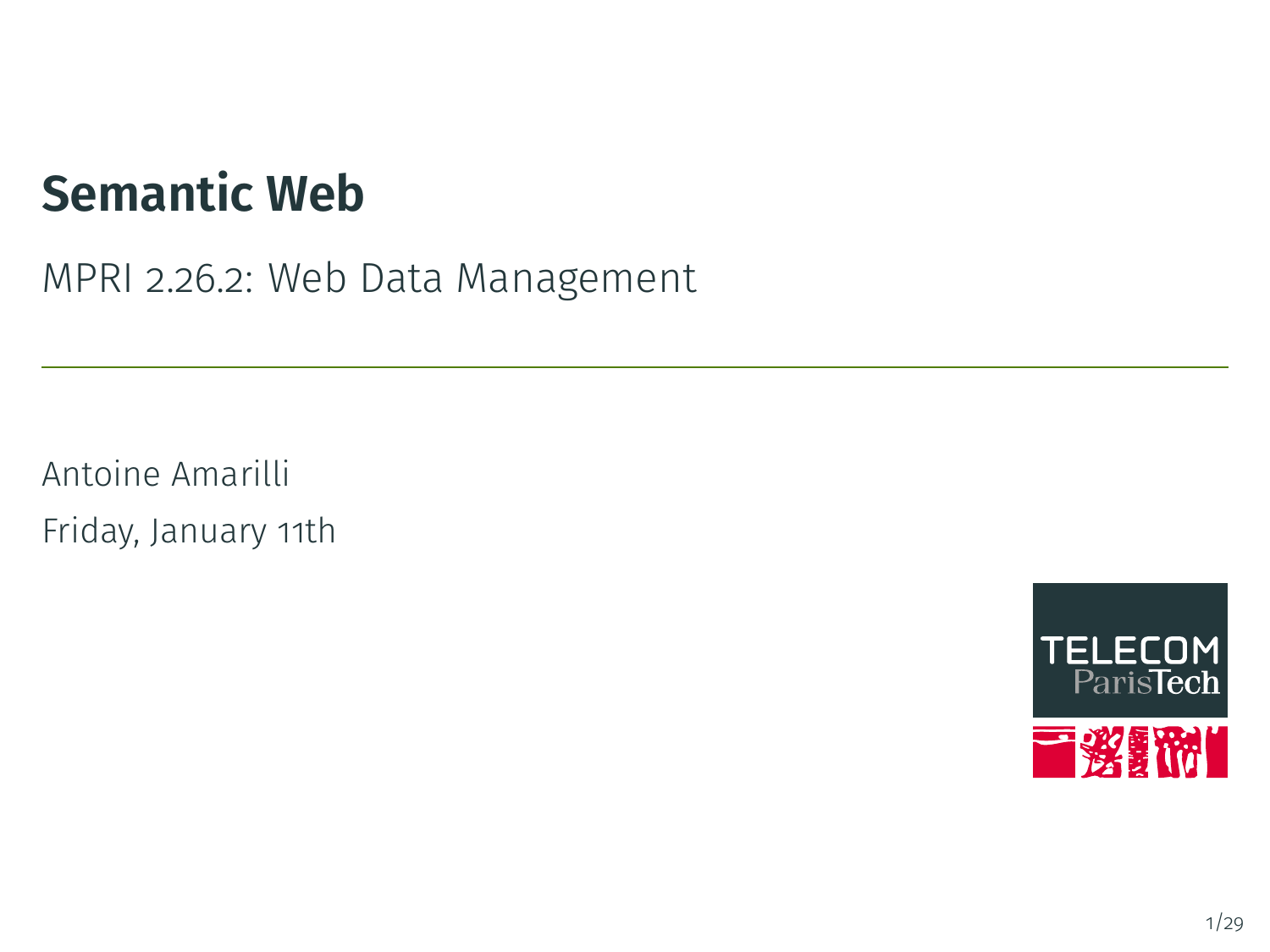# • Information on the Web is not **structured**

List of joint winners of the Hugo and Nebula awards - Wikipedia, the ... en.wikipedia.org/.../List of joint winners of the Hugo and Nebul... This is a list of the works that have won both the Hugo Award and the Nebula Award, awarded annually to works of science fiction literature. The Hugo Awards ...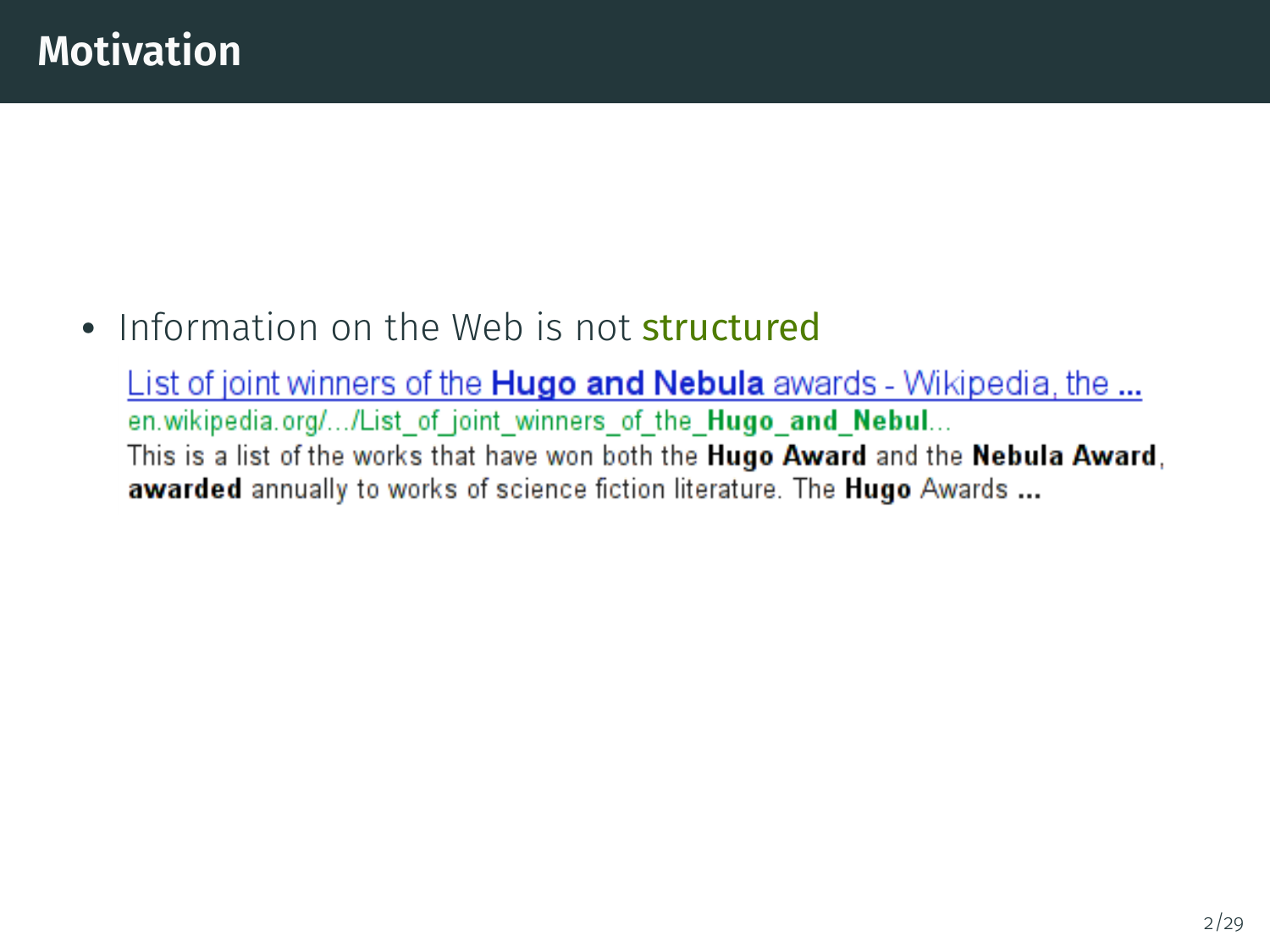• Information on the Web is not **structured** 

List of joint winners of the Hugo and Nebula awards - Wikipedia, the ... en.wikipedia.org/.../List of joint winners of the Hugo and Nebul... This is a list of the works that have won both the Hugo Award and the Nebula Award, awarded annually to works of science fiction literature. The Hugo Awards ...

- This makes it difficult to:
	- **Combine information** from multiple sources
	- Integrate different services
	- **Reason** with Web data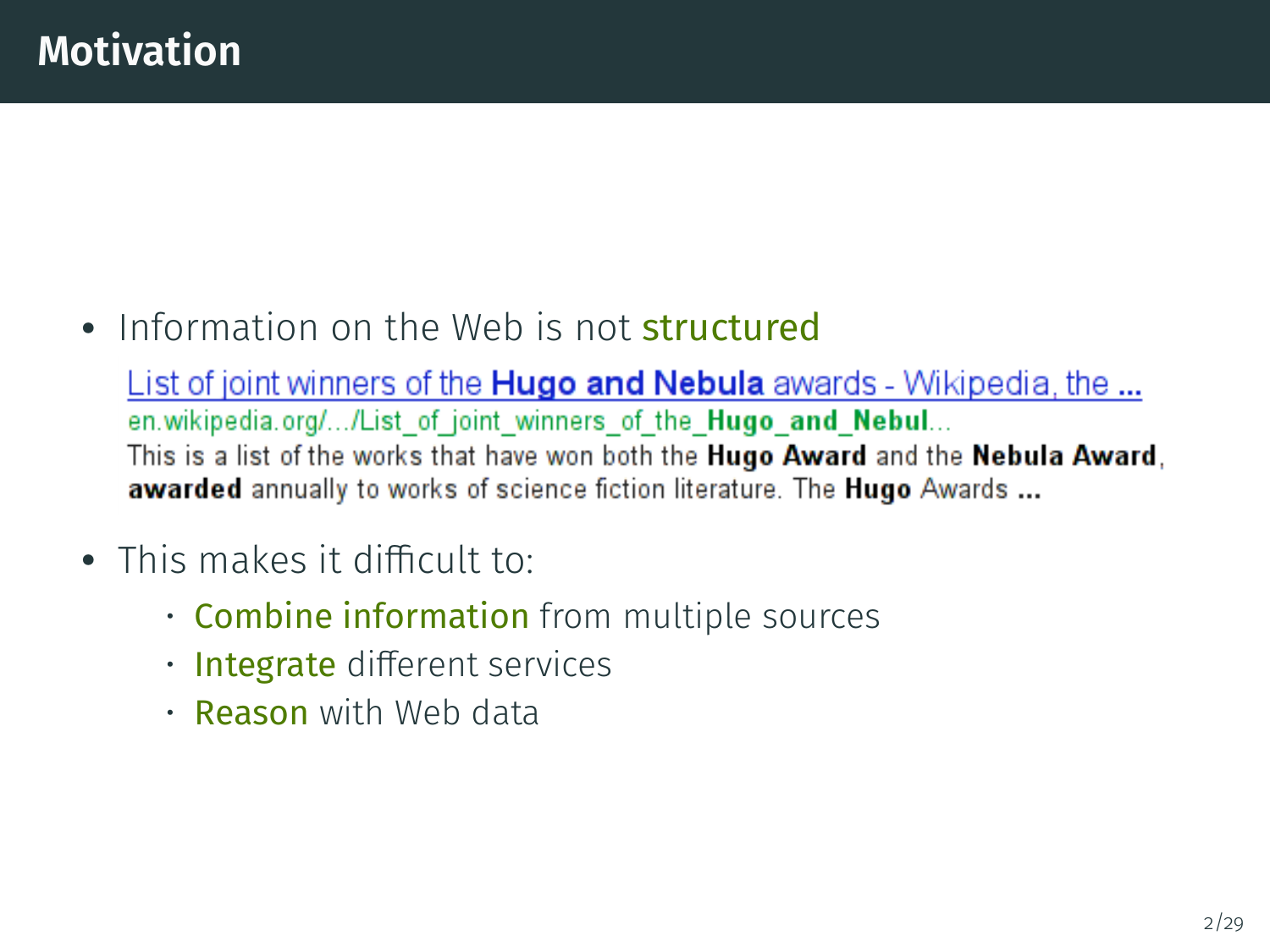#### What if we could write:

Google select ?book where ?book author ?x sex Female, ?book award Nebula, Hugo

 $\alpha$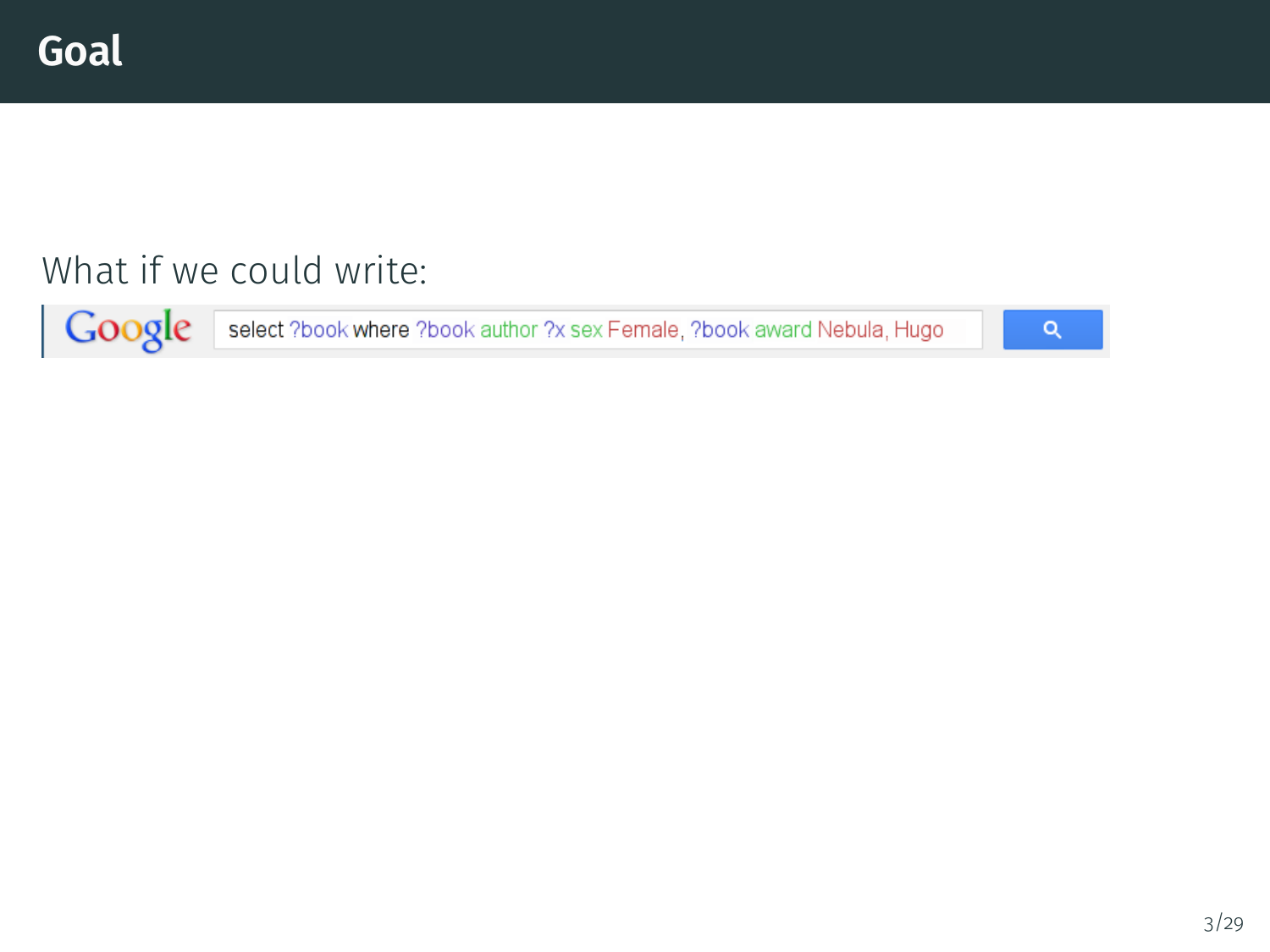#### What if we could write:

Google select ?book where ?book author ?x sex Female, ?book award Nebula, Hugo

Q

```
SELECT ?book ?bookLabel WHERE {
  ?book wdt:P166/(wdt:P361*|wdt:P31)
      wd:Q194285, wd:Q188914 .
  ?book wdt:P50/wdt:P21 wd:Q6581072 .
  SERVICE wikibase:label { bd:serviceParam
      wikibase:language "[AUTO_LANGUAGE],en". }
}
```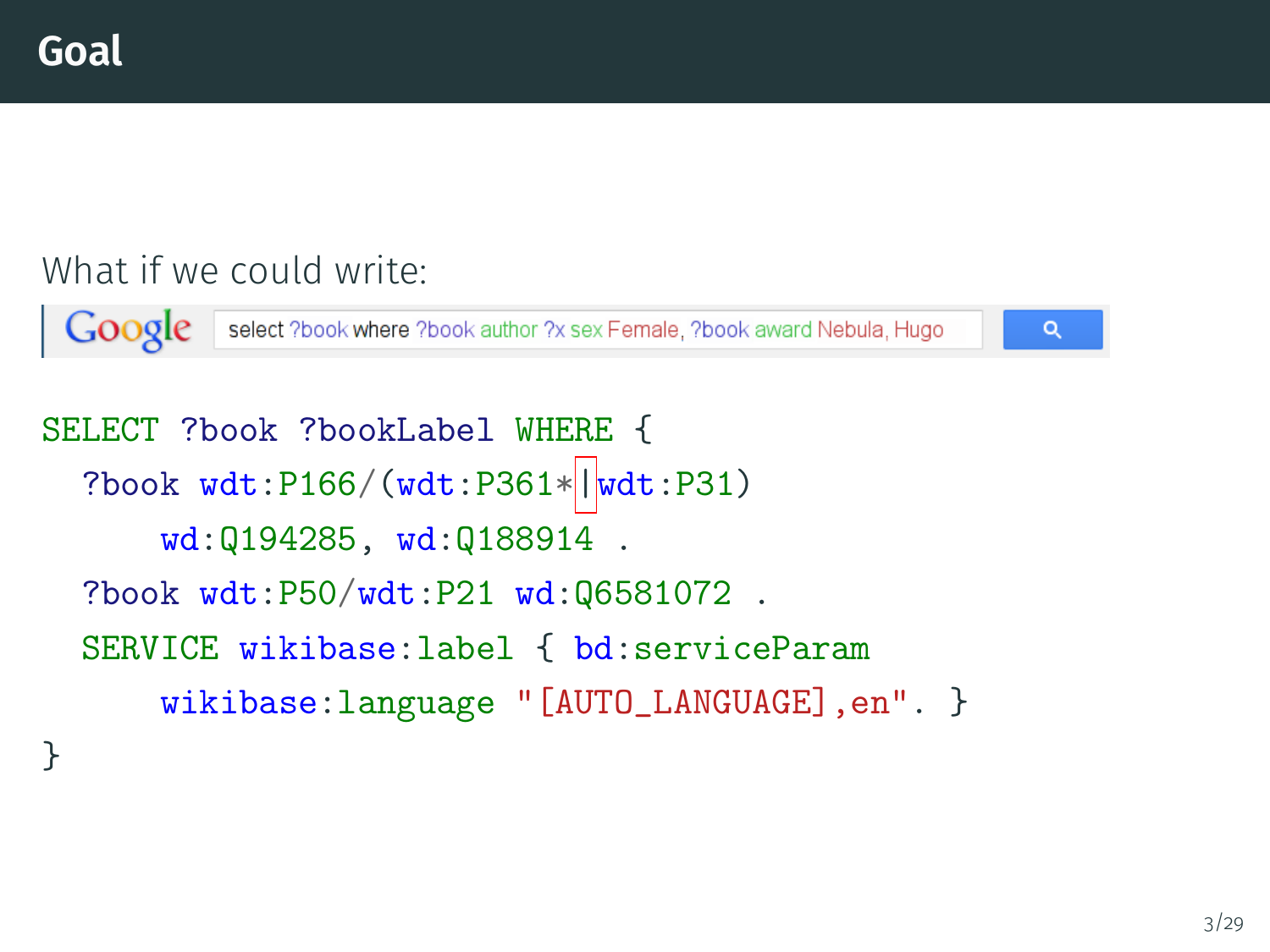- Most visible application today: rich search results
	- Bing [https://www.bing.com/webmaster/help/](https://www.bing.com/webmaster/help/marking-up-your-site-with-structured-data-3a93e731) [marking-up-your-site-with-structured-data-3a93e731](https://www.bing.com/webmaster/help/marking-up-your-site-with-structured-data-3a93e731)
	- Google Search [https://developers.google.com/search/docs/](https://developers.google.com/search/docs/guides/search-gallery) [guides/search-gallery](https://developers.google.com/search/docs/guides/search-gallery)
	- Yandex Search [https://yandex.ru/support/webmaster/](https://yandex.ru/support/webmaster/site-content/data-transmit.html?ncrnd=4299&lang=en) [site-content/data-transmit.html?ncrnd=4299&lang=en](https://yandex.ru/support/webmaster/site-content/data-transmit.html?ncrnd=4299&lang=en)
- Also: SPARQL endpoints, e.g., <https://query.wikidata.org/>
- Indirectly: Graph databases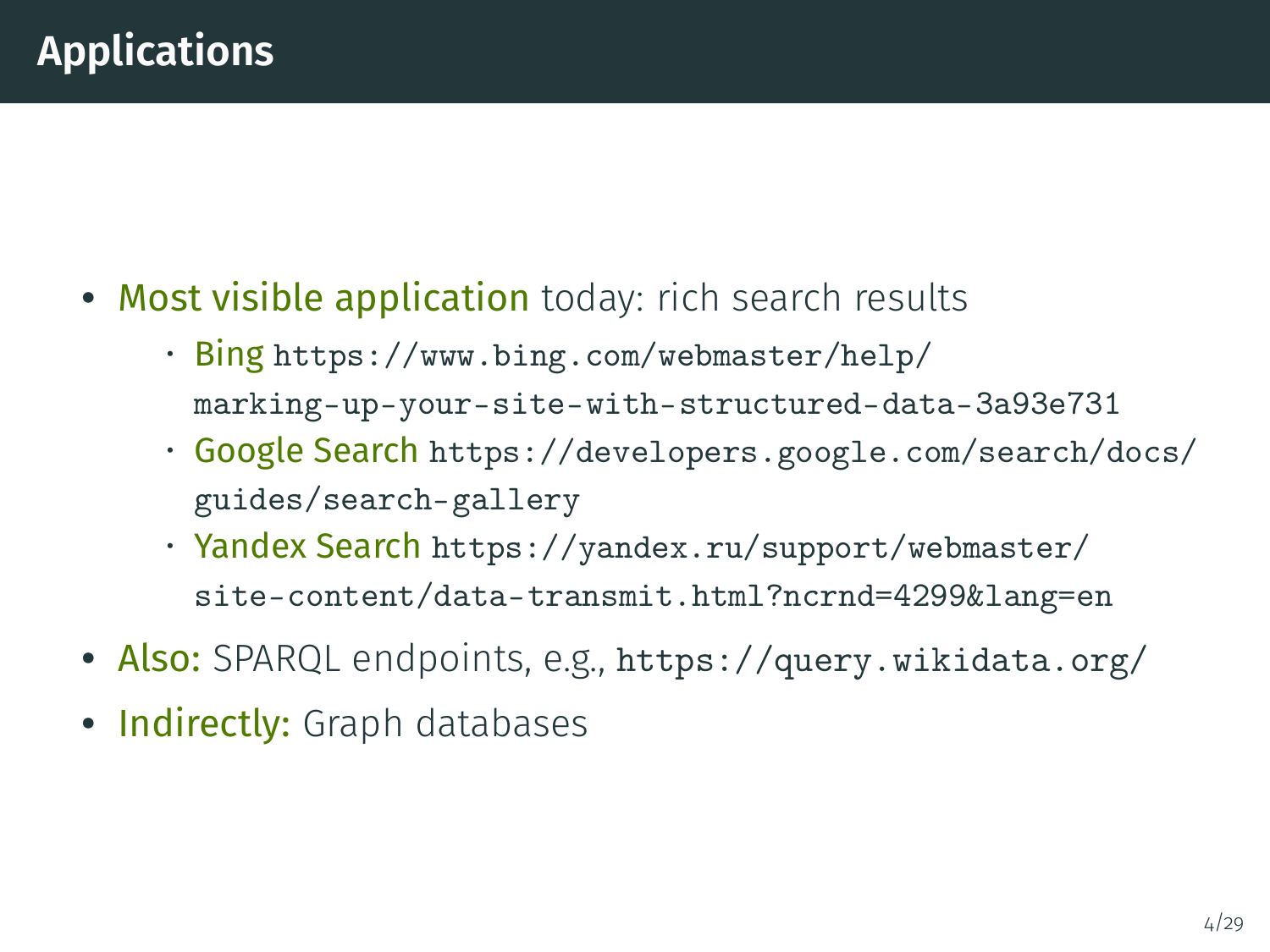- Semantic Web: put structured data on the Web
- Entities: the things about which we want to express data
- Ontology: a vocabulary to talk about entities, specifying relations, classes, etc.
- Knowledge base: a set of assertions about entities expressed following an ontology
- Linked data: use URIs to create links between datasets
- Information extraction: creating structured information out of existing Web Data (later)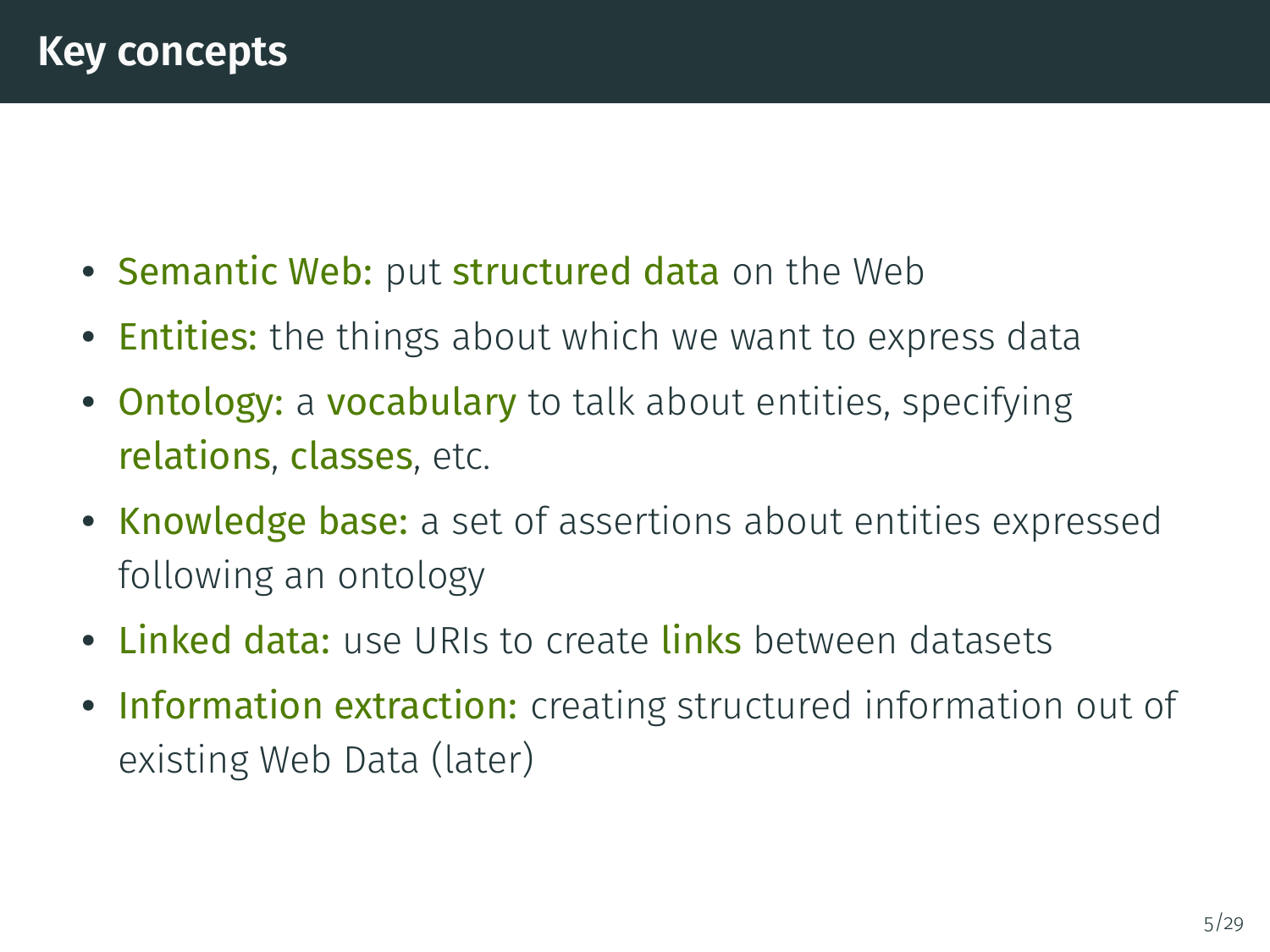## **Resources (or entities)**

- A resource is anything that can be referred to by a URI
	- $\cdot$  a web page, identified by a URL
	- $\cdot$  a fragment of an XML document, identified by an element node of the document,
	- a web service,
	- an **identifier**, e.g., an ISBN,
	- a thing, an object, a concept, a property, etc.
- The URI does not need to be dereferenceable
- A cool URI is one that can be dereferenced to obtain information about the entity
	- <https://www.wikidata.org/wiki/Q42>
	- [https://wiki.openstreetmap.org/wiki/Key:opening\\_hours](https://wiki.openstreetmap.org/wiki/Key:opening_hours)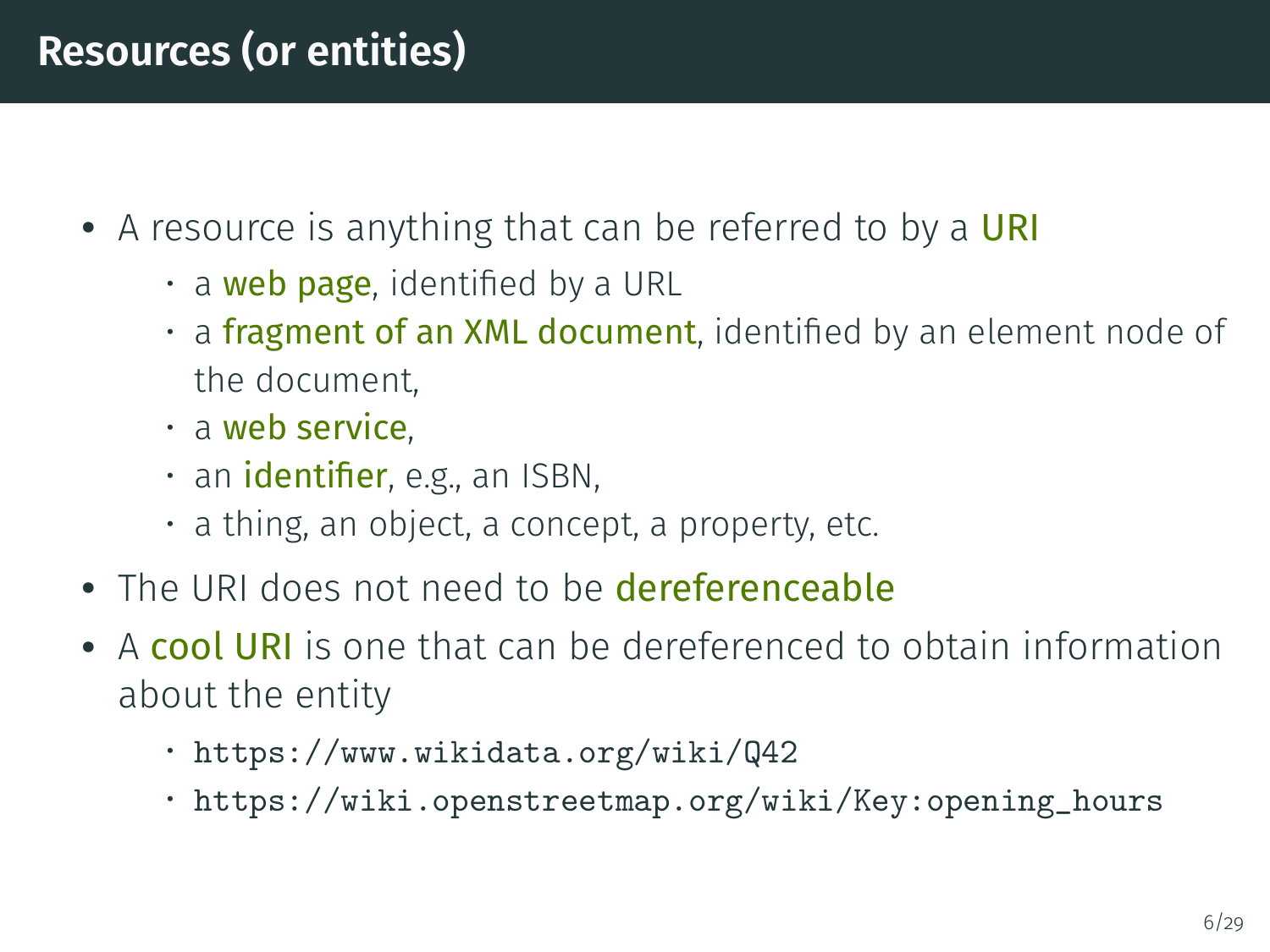- Formal descriptions providing **human** users a shared understanding of a given domain
	- A controlled vocabulary
- Formally defined so that it can also be processed by machines
- Logical semantics that can be useful for reasoning
	- to answer queries (over possibly distributed data)
	- $\cdot$  to relate objects in different data sources and integrate them
	- to detect inconsistencies or redundancies
	- $\cdot$  to refine queries with too many answers
	- to relax queries with no answer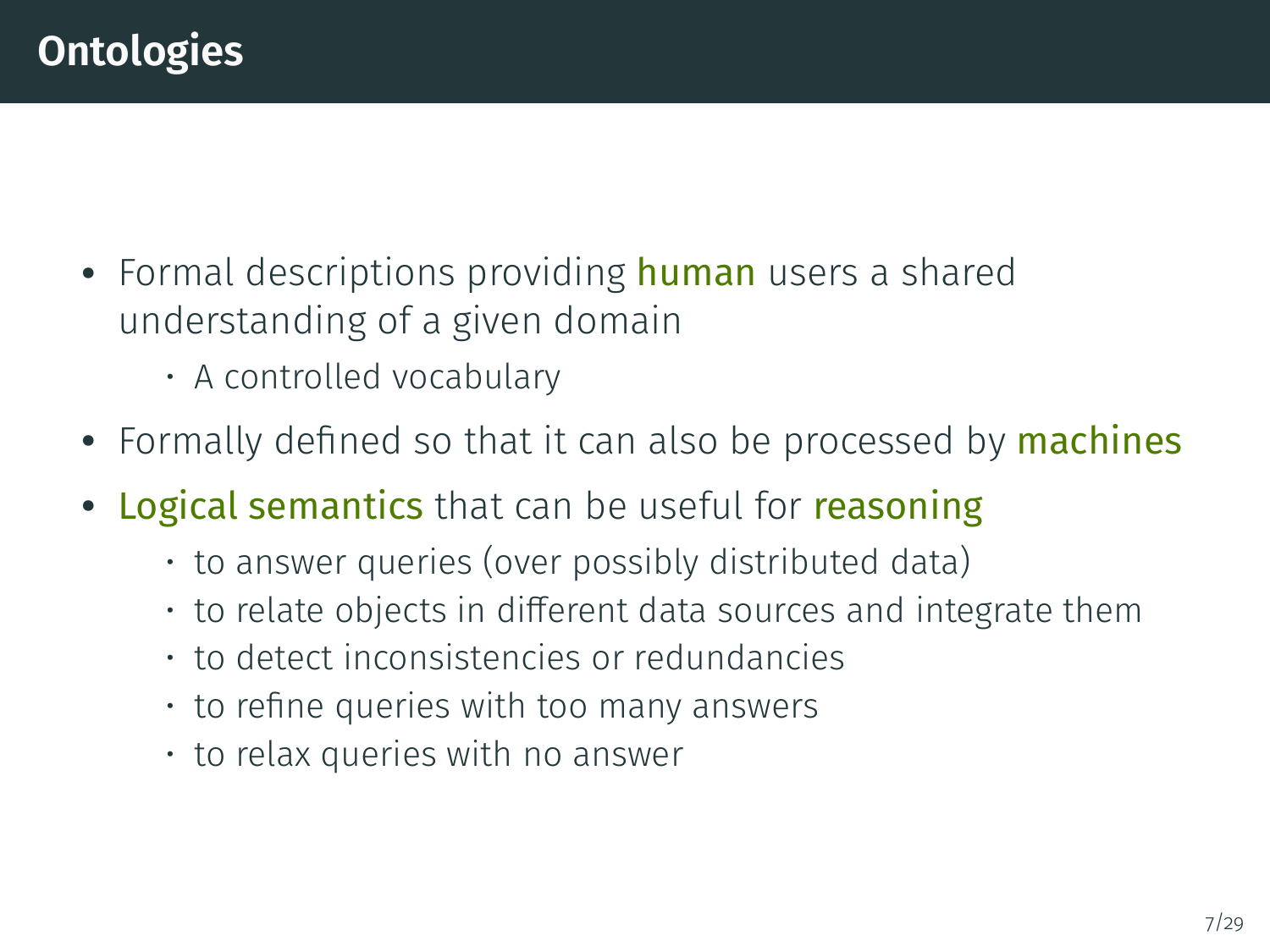- Manually crafted to represent the knowledge of a specific domain (e.g., life sciences)
- Exported from classical Web databases
- Created collaboratively (e.g., Wikidata)
- Private to a company or public
- Value of the Semantic Web: bits of ontologies can be re-used in another, and ontologies can be mapped with  $ov1:sameAs$ , owl:equivalentClass, owl:equivalentProperty, etc.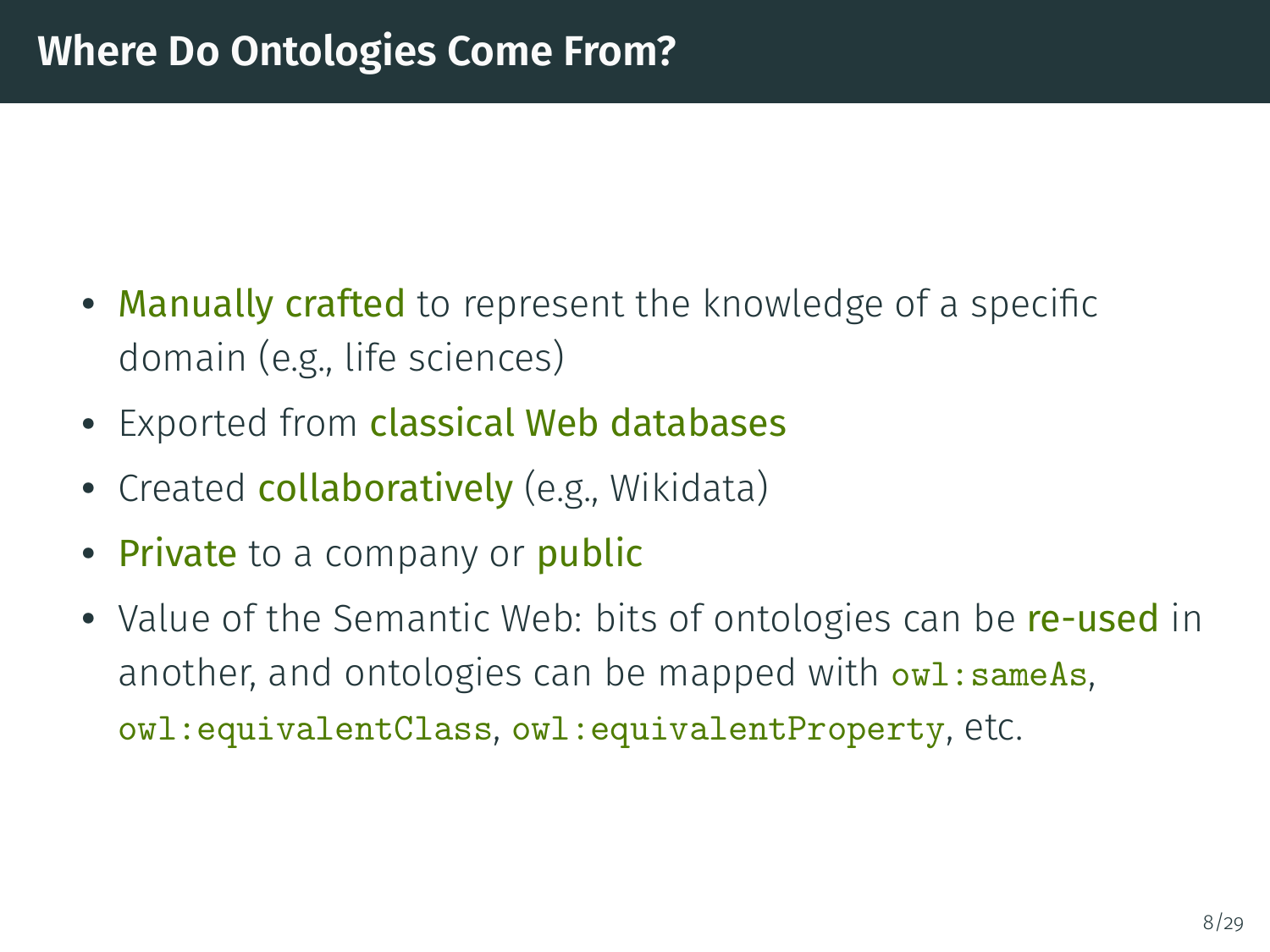- A class denotes a set of entities; e.g., Professor, Country, Person
- An entity can be an <mark>instance</mark> of one or several classes
- Ex: MPRI instanceOf MasterProgram
- Ex: AcademicStaf<mark>f subClassOf</mark> Staff (interpreted as set inclusion)

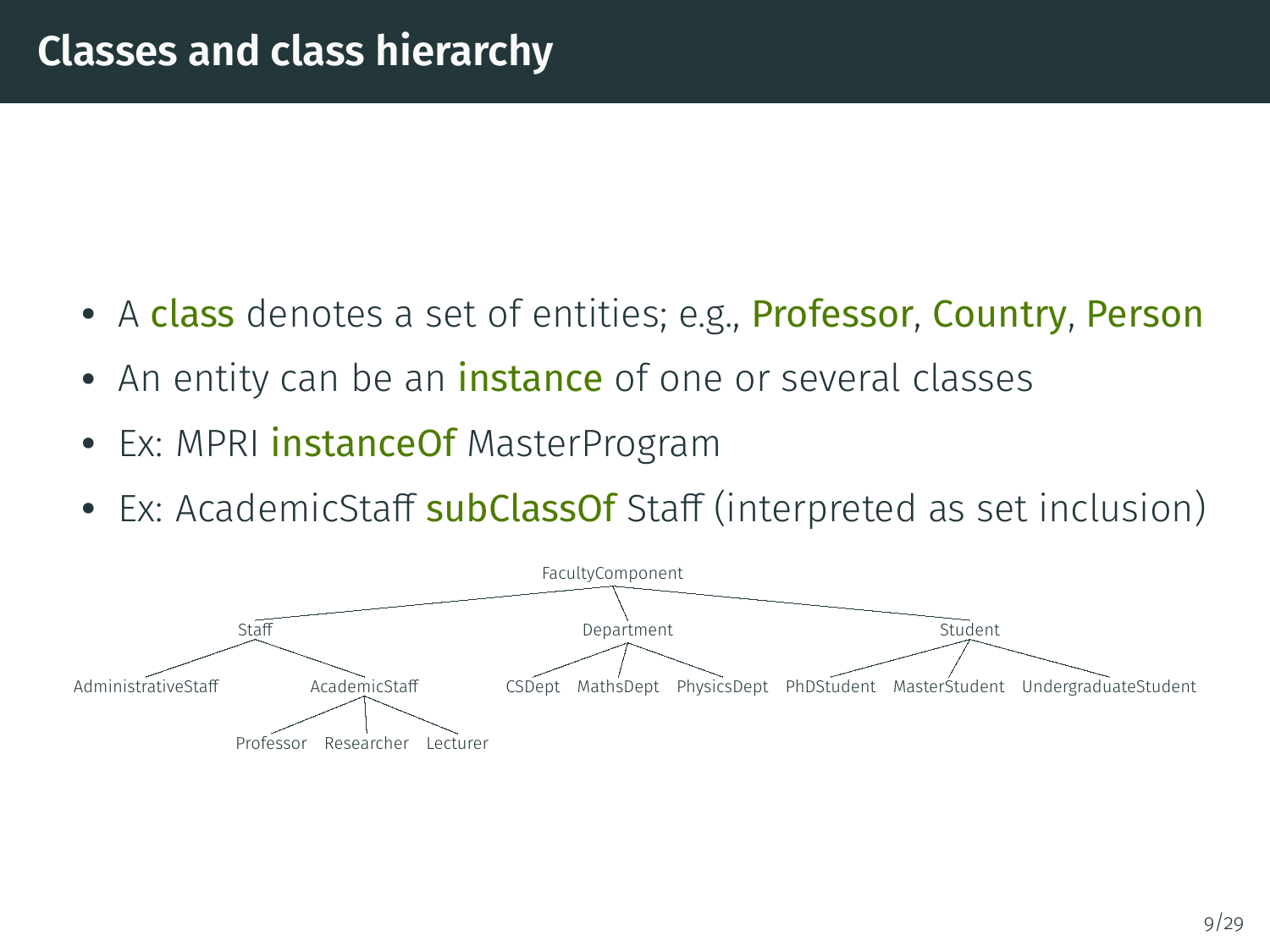- A relation denotes a binary relation between objects; e.g., locatedIn, father
- Often convenient to express with a **signature** (classes for the subject and object)
- TeachesIn(AcademicStaff, Course)
	- if one states that "*X* TeachesIn *Y*", then *X* belongs to AcademicStaff and **Y** to Course
- TeachesTo(AcademicStaff, Student)
- Leads(Staff, Department)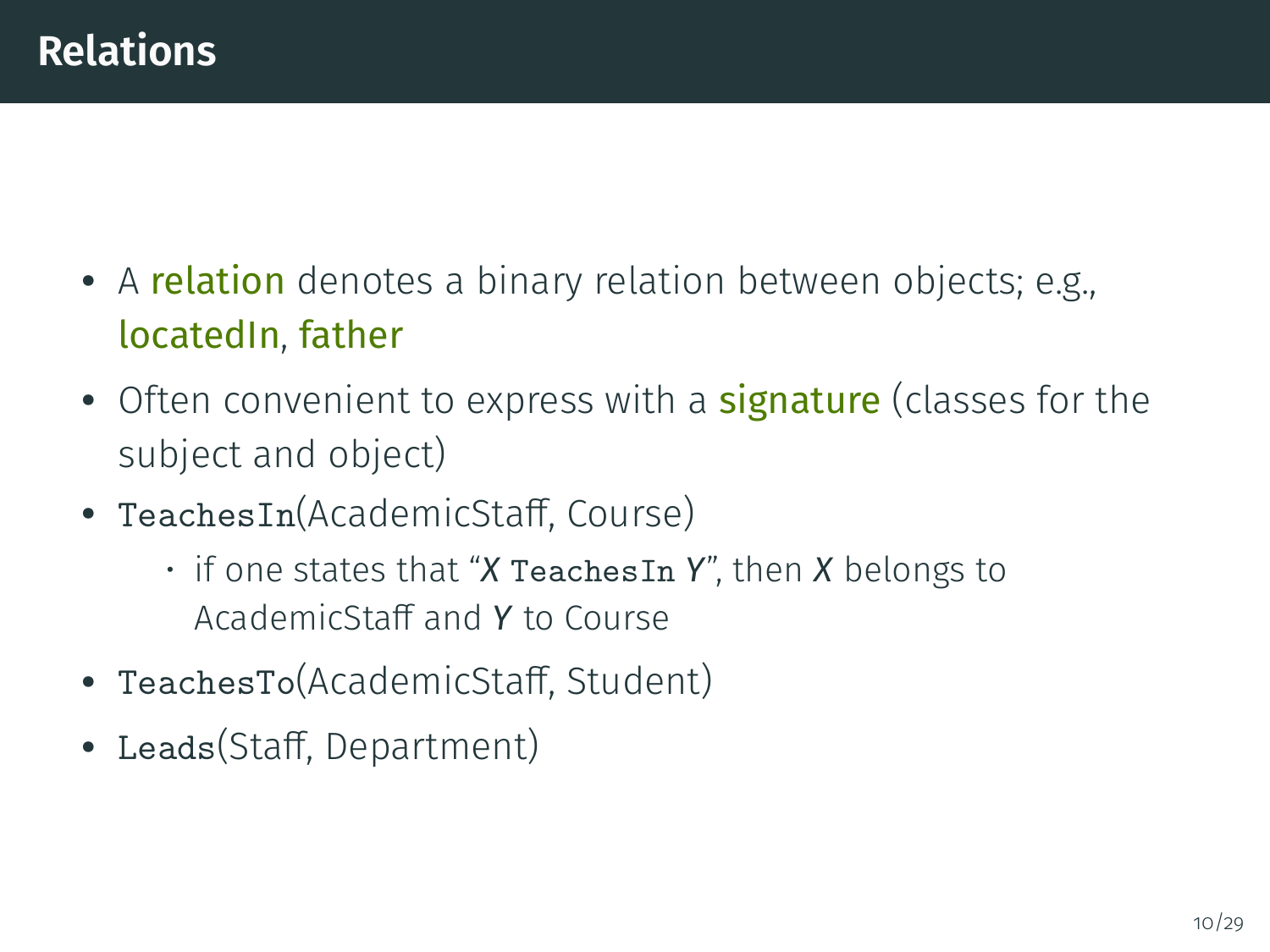- Using full URLs for URIs is often cumbersome
	- <https://www.wikidata.org/entity/Q42>
- Idea: declare a namespace like wd to stand for <https://www.wikidata.org/entity/>
- Then you can write a Compact URI (aka CURIE) wd:Q42 to mean <https://www.wikidata.org/entity/Q42>
- This is like a simplification of <mark>XML namespaces</mark>
- Also a default namespace, to write : 042
- In the slides I will just write entities like "MPRI" and ignore the issue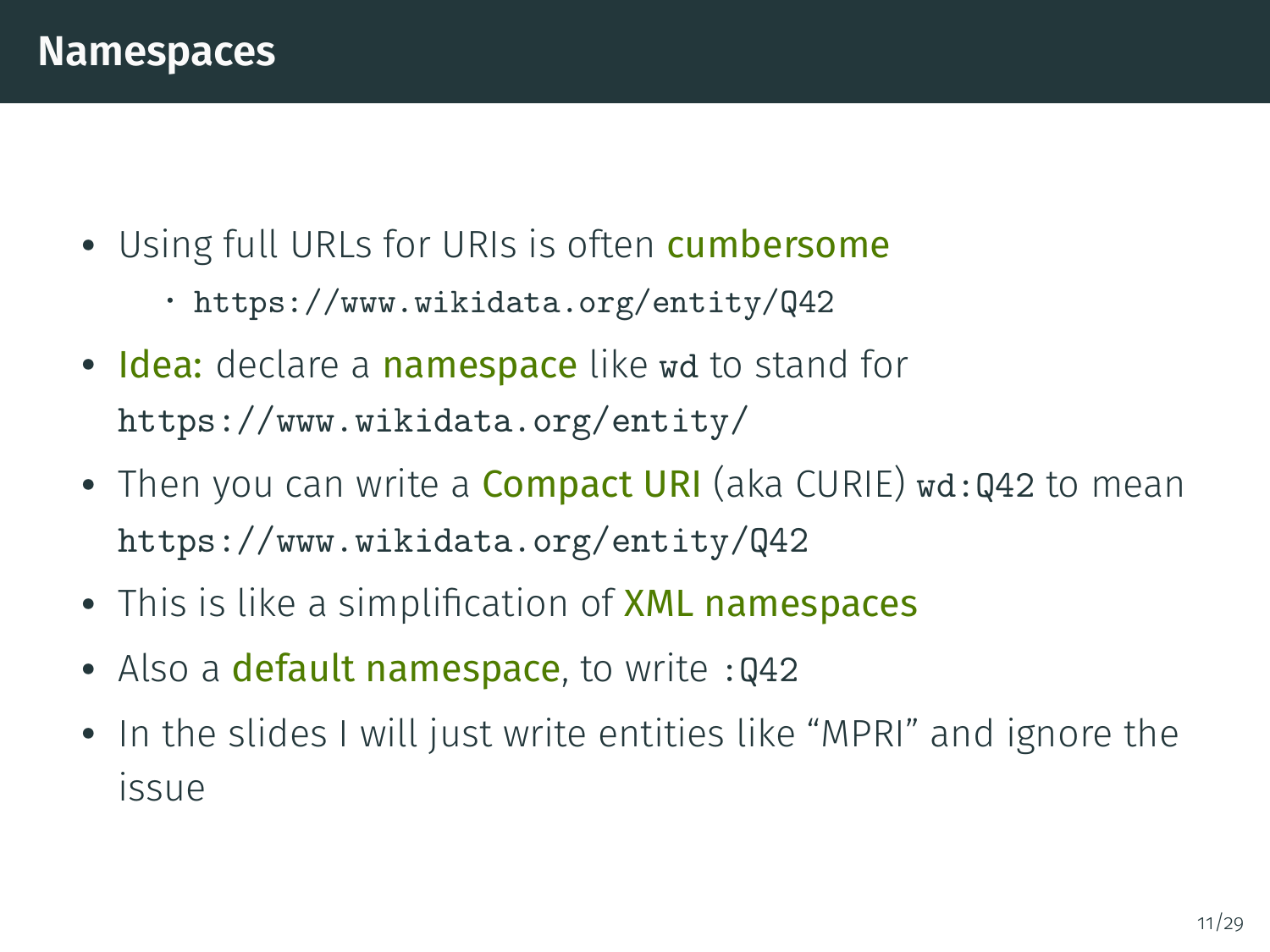To summarize:

- Ontology puts the focus on the schema, or TBox
	- The set of class and relation names (= the **vocabulary**)
	- The signatures of relations and also constraints
	- The constraints can be used to:
		- check data consistency (like dependencies in databases)
		- infer new facts
- Knowledge base puts the focus on the *instance*, or ABox
	- $\cdot$  Entities (instances of a class), and facts about them (see next)
- Many knowledge bases provide their own ontology (but may also use terms from other ontologies)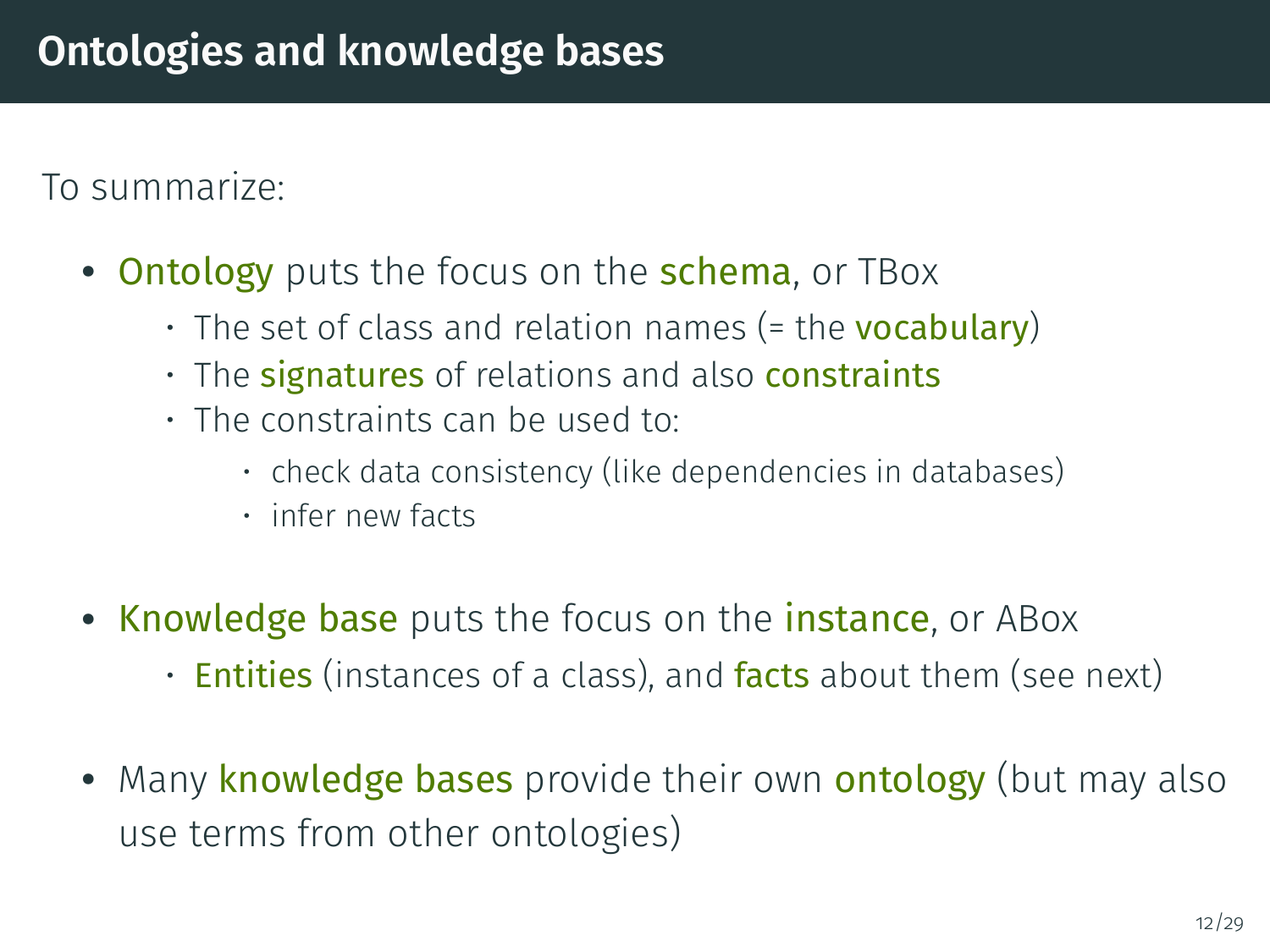# <span id="page-14-0"></span>**[Ontology Languages for the Web](#page-14-0)**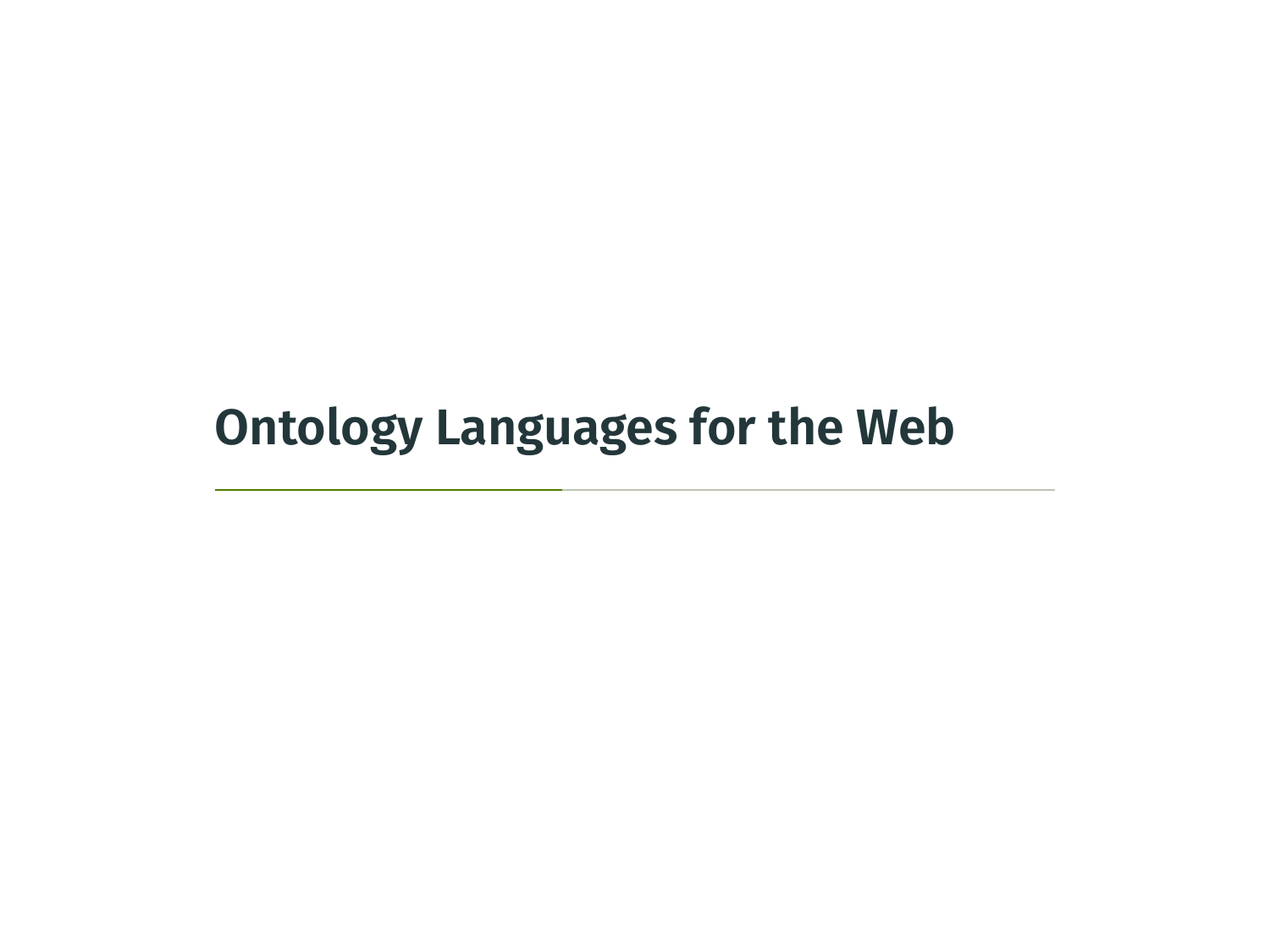- RDF: not really an ontology language (only ABox facts)
- RDFS: schema for RDF, but very basic
- OWL: a much richer ontology language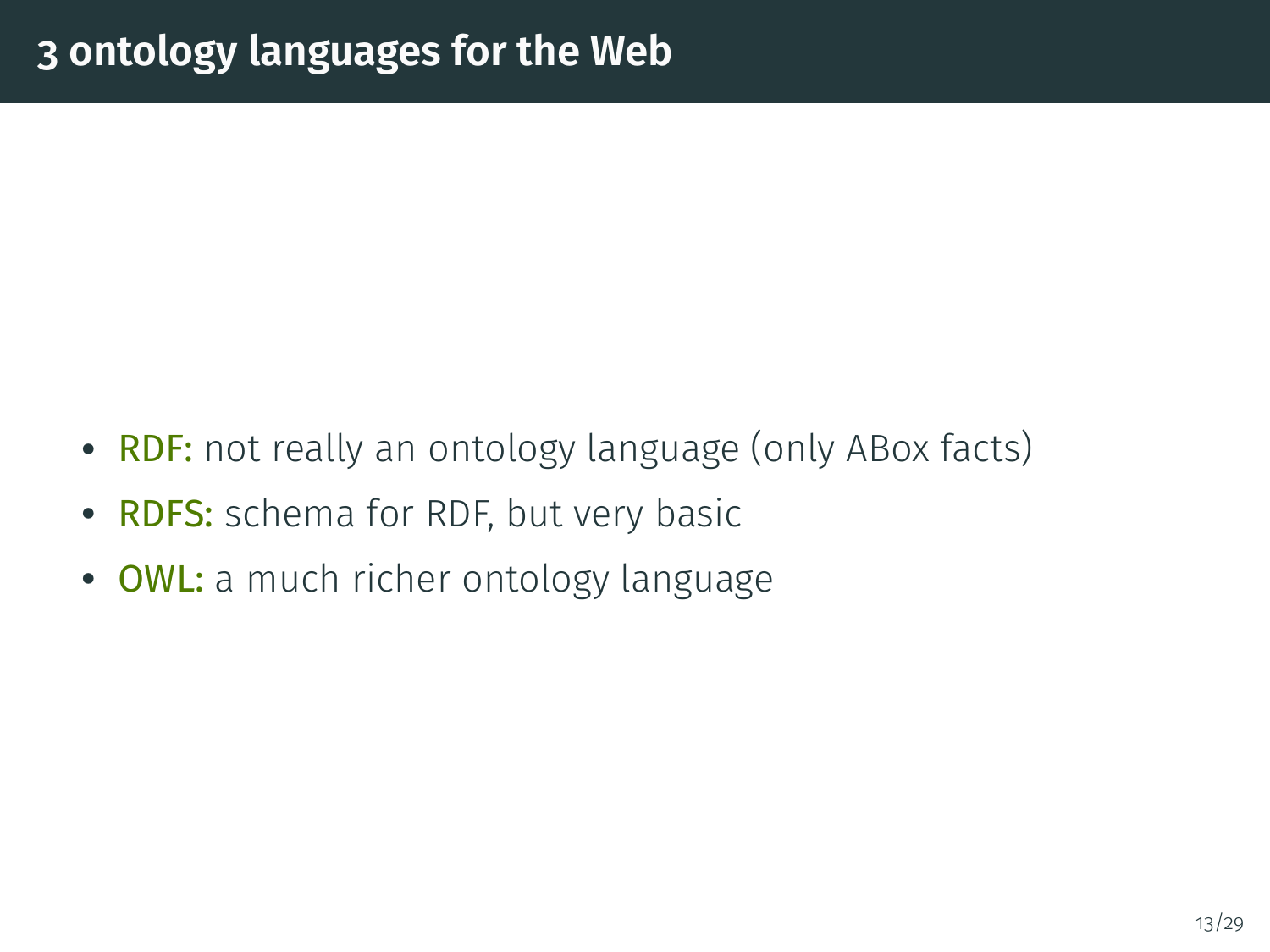## **RDF: Resource Description Framework**

- RDF facts are triplets
- Each triplet is of the form:  $\langle$  Subject Predicate Object  $\rangle$
- The subject is a URI, referencing an entity (from the same KB or a different one)
- The predicate is a URI, referencing a relation (from some ontology)
- The object is either a URI, referencing an entity, or a literal

:Dupond :Leads :CSDept \ :Dupond :HasName "Paul Dupond" > :Dupond :TeachesIn :UE111  $\rangle$ :Dupond :TeachesTo :Pierre > :Pierre :EnrolledIn :CSDept \  $:$ Pierre :RegisteredTo :UE111  $\rangle$ :UE111 :OfferedBy :CSDept  $\rangle$ 

• The linked data cloud contains dozens of billions of RDF triples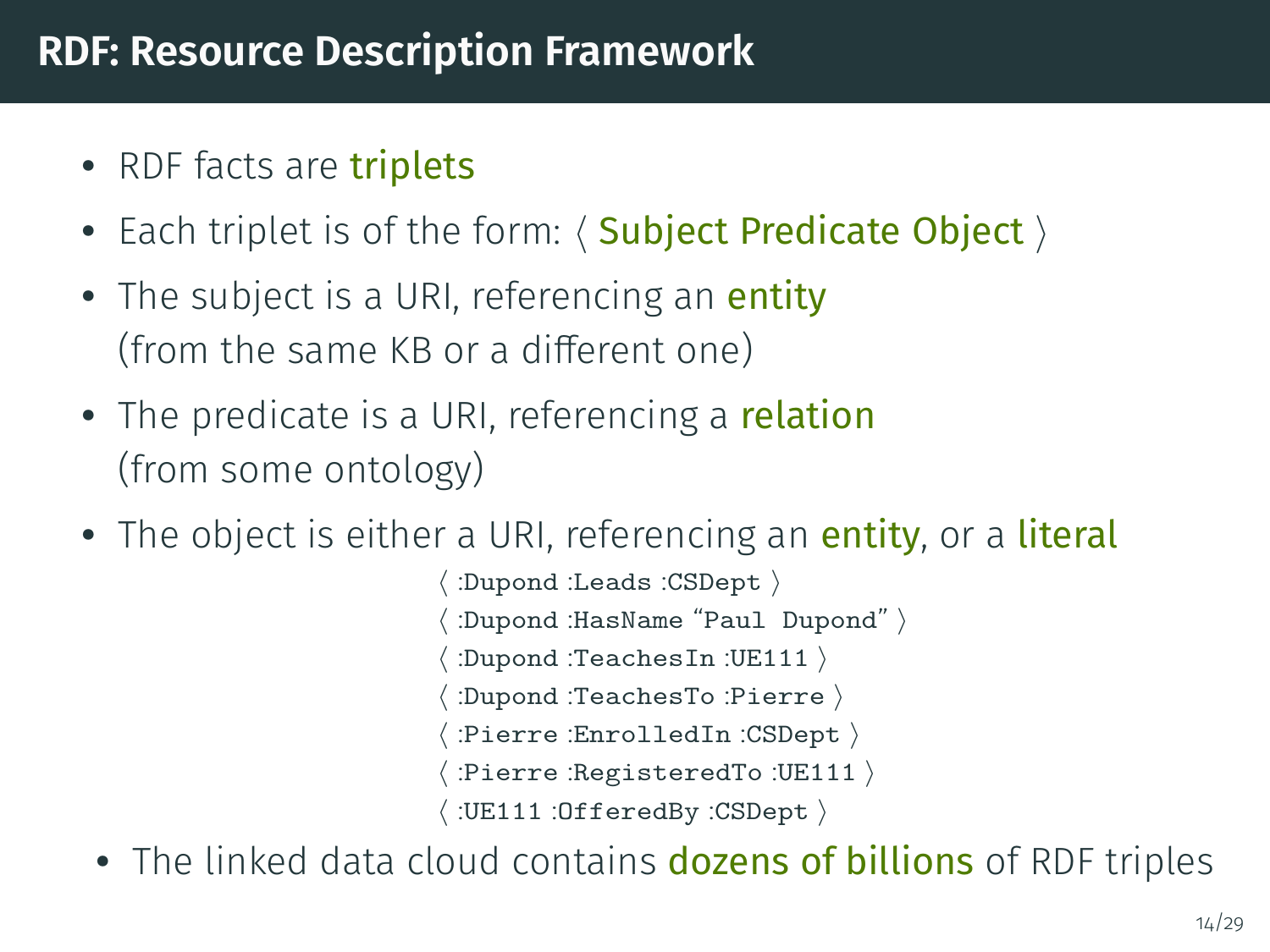- A set of RDF facts defines
	- a set of relations between objects
	- $\cdot$  an RDF graph where the nodes are objects:

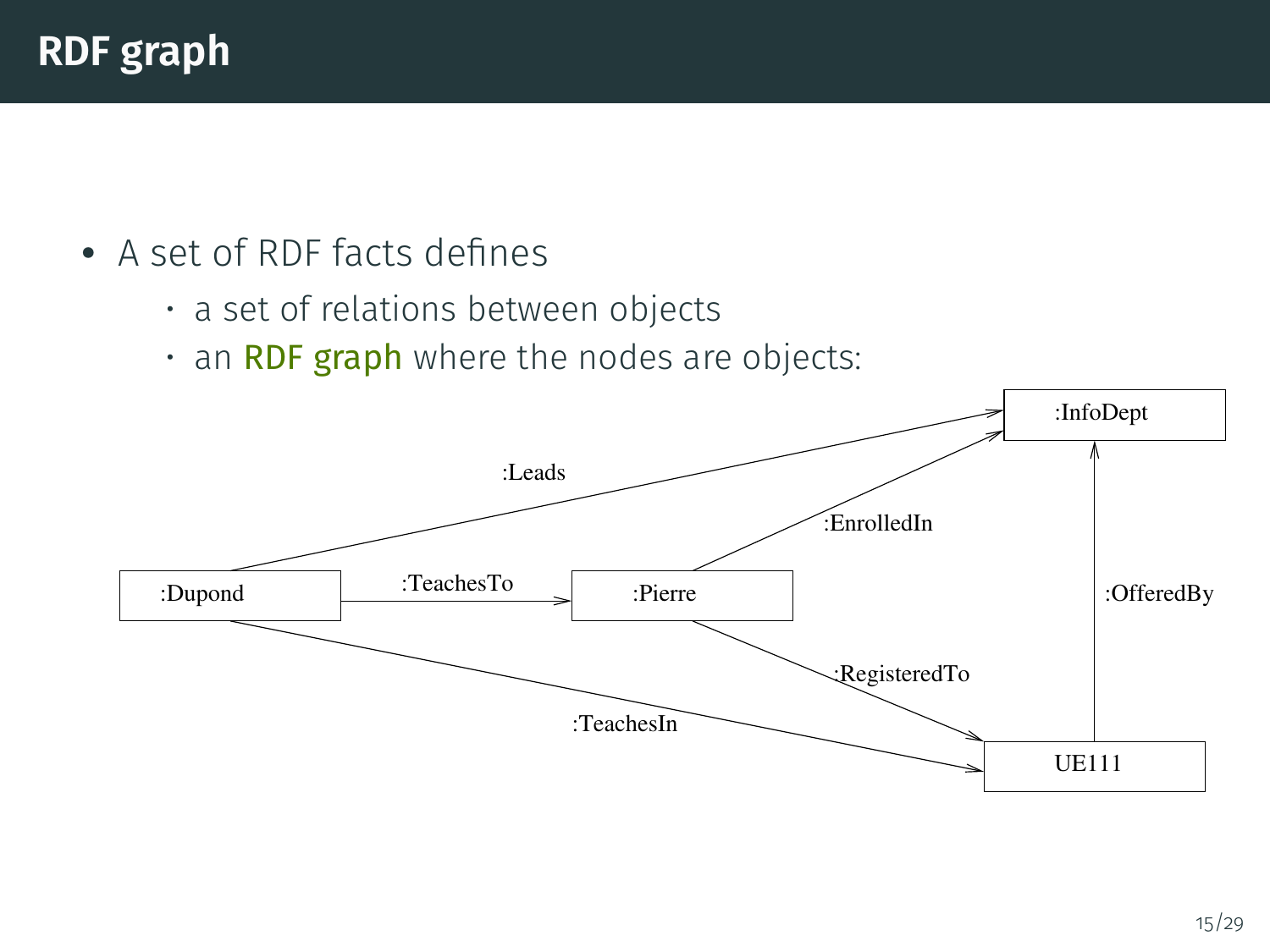- A triplet  $\langle s \mid P \mid o \rangle$  is interpreted in first-order logic (FOL) as a fact *P*(*s*, *o*)
- Example:

Leads(Dupond, CSDept) TeachesIn(Dupond, UE111) TeachesTo(Dupond,Pierre) EnrolledIn(Pierre, CSDept) RegisteredTo(Pierre, UE111) OfferedBy(UE111, CSDept)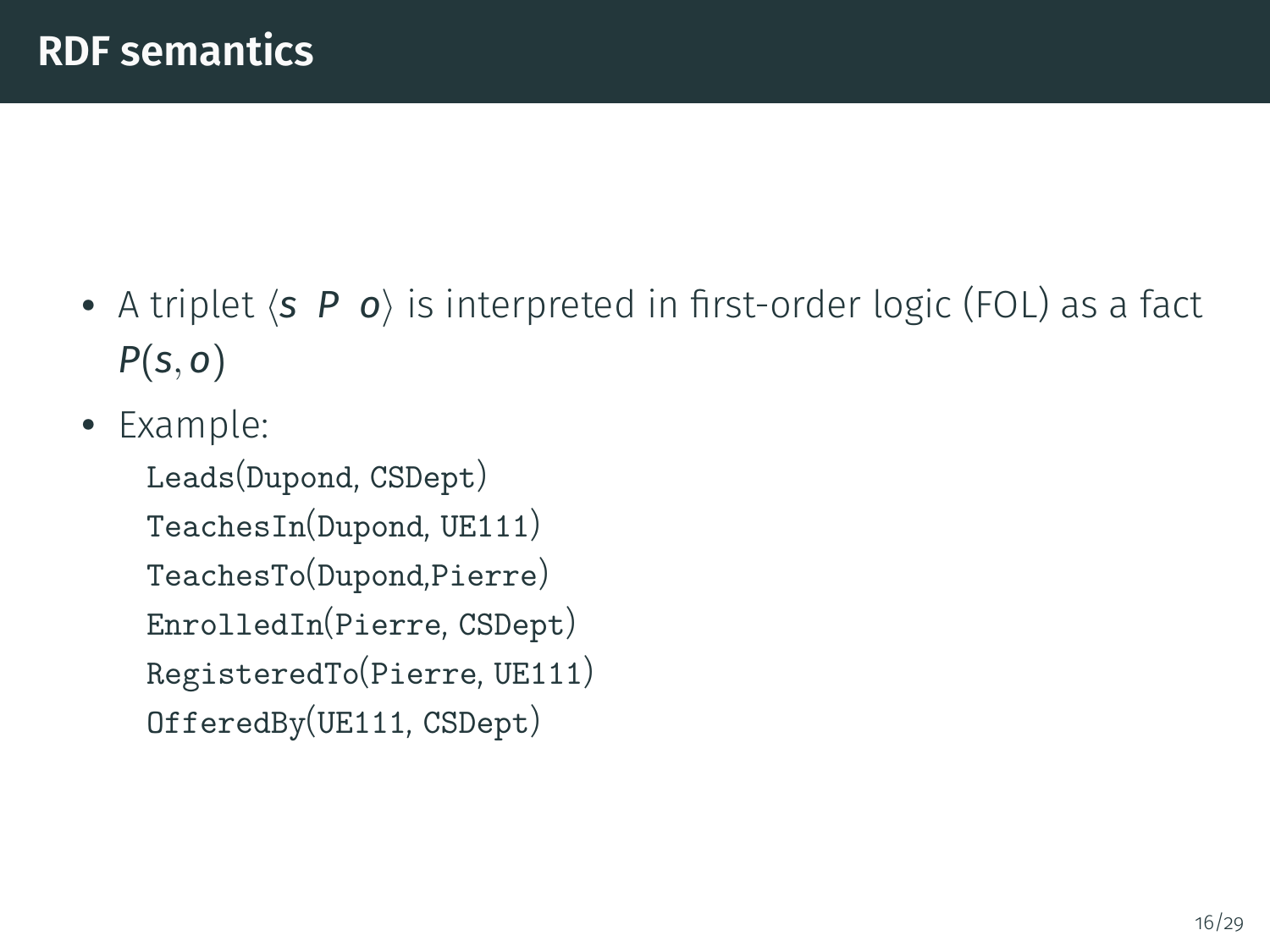- Sometimes the object of a statement is a literal value, e.g., a name, number, date
- Literals can come with a <mark>language</mark>, i.e., an ISO language name "France"@en
- $\bullet\,$  They can have a  $\mathrm{data}$  type, which is just a URI "28753"^^<http://www.w3.org/2001/XMLSchema#nonNegativeInteg "6.96E10"^^<http://dbpedia.org/datatype/euro>
- Default data type, and default for literals with a language code
- The data type also indicates how the value is *interpreted*, how comparisons work, etc.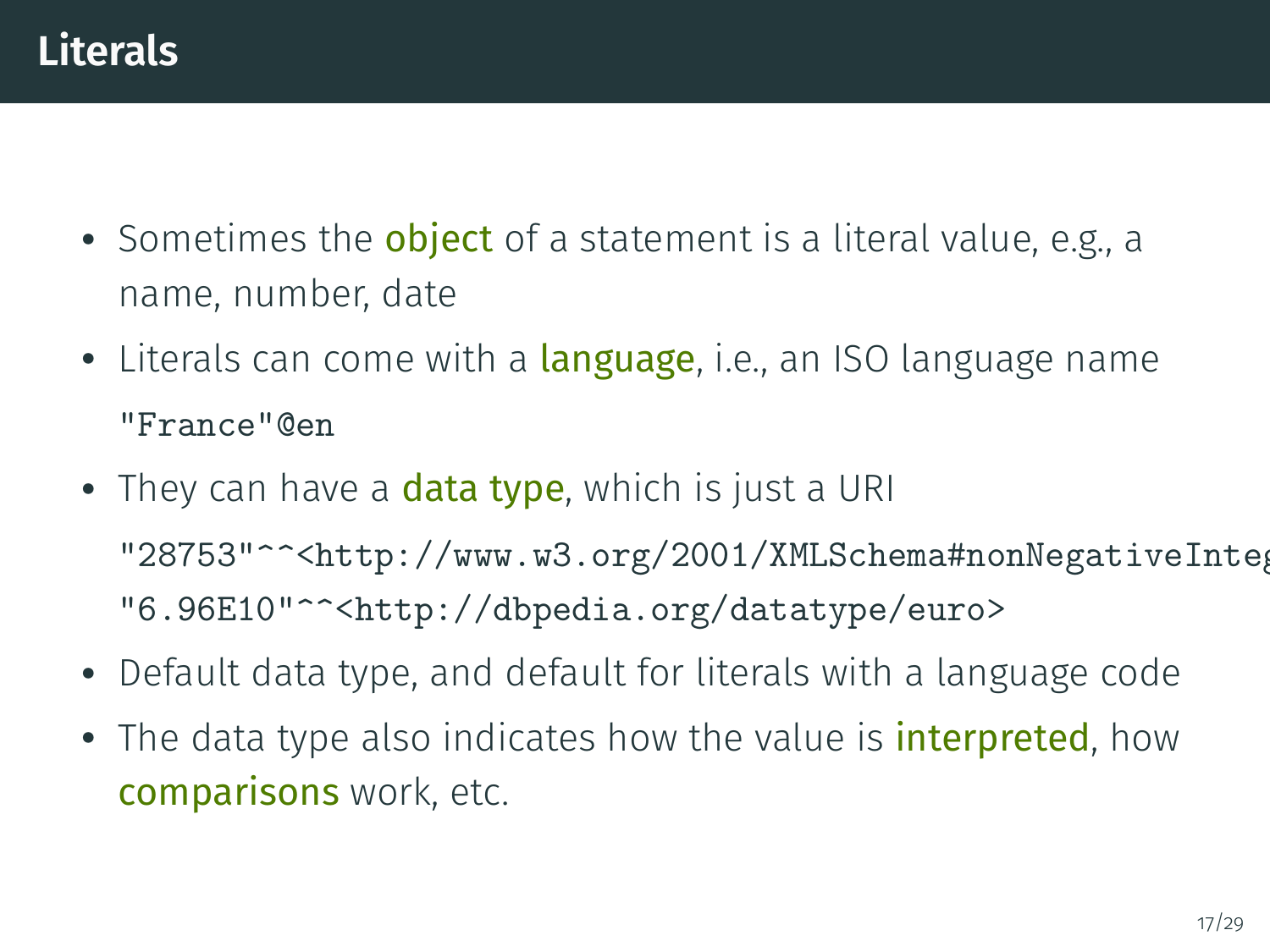Several serialization formats for RDF data, see alternate formats of [http://live.dbpedia.org/page/%C3%89lectricit%C3%A9\\_de\\_France](http://live.dbpedia.org/page/%C3%89lectricit%C3%A9_de_France):

- RDF/XML, structured XML representation, allowing for nesting
- N-Triples, Turtle, N<sub>3</sub>, text-based formats
- RDFa and JSON-LD to integrate RDF annotations into HTML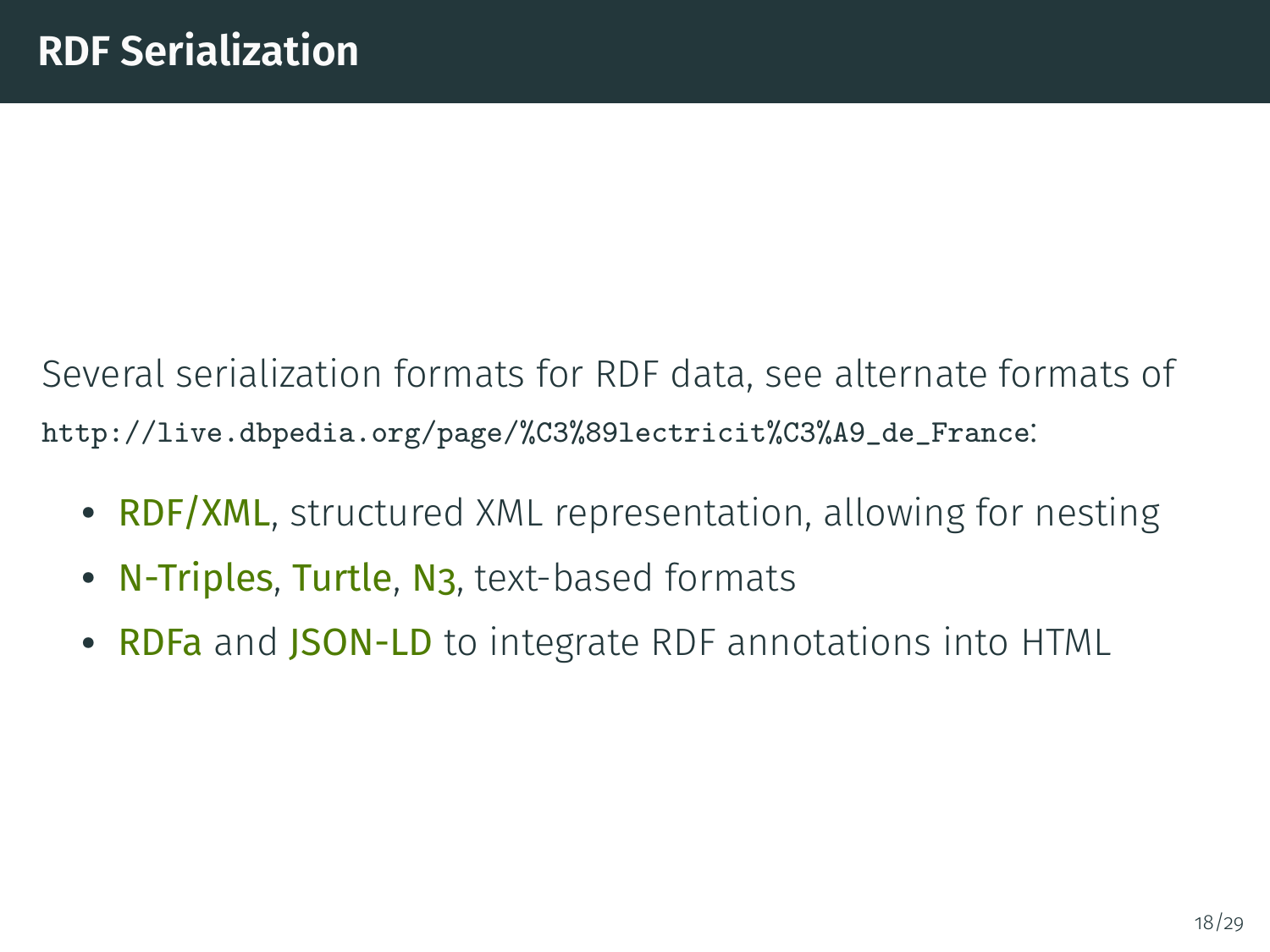Simplest text-based format

- Each fact is a triple of a subject, predicate, object, followed by a full stop.
	- <http://live.dbpedia.org/resource/\u00C9lectricit\u00E9\_de\_France> <http://live.dbpedia.org/property/netIncome> "3.2E9"^^<http://dbpedia.org/datatype/euro> .
- Possibility of **comments**
- Support for literals with language and datatype
- All usual questions of quoting, escaping, character encodings...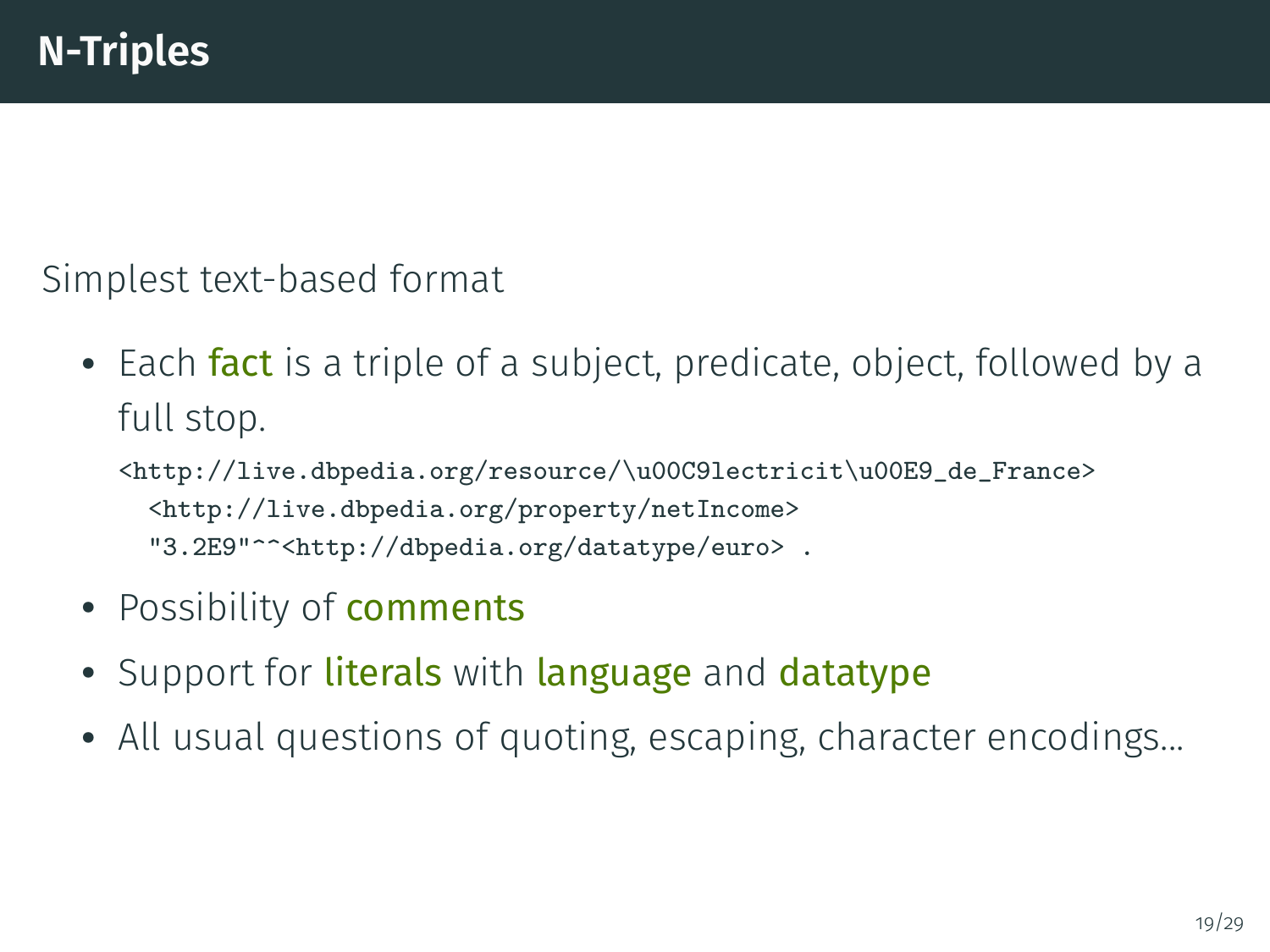**Turtle** is a superset of N-Triples

- Adds prefixes (for CURIEs) and default prefix @prefix foaf: <http://xmlns.com/foaf/0.1/> .
- Adds factoring of common subjects, common predicates

```
:s1 :p1 :o1, :o2, :o3 ;
    :p2 :o4 .
:s2 :p3 :o5 .
```
• Adds a alias for the type relation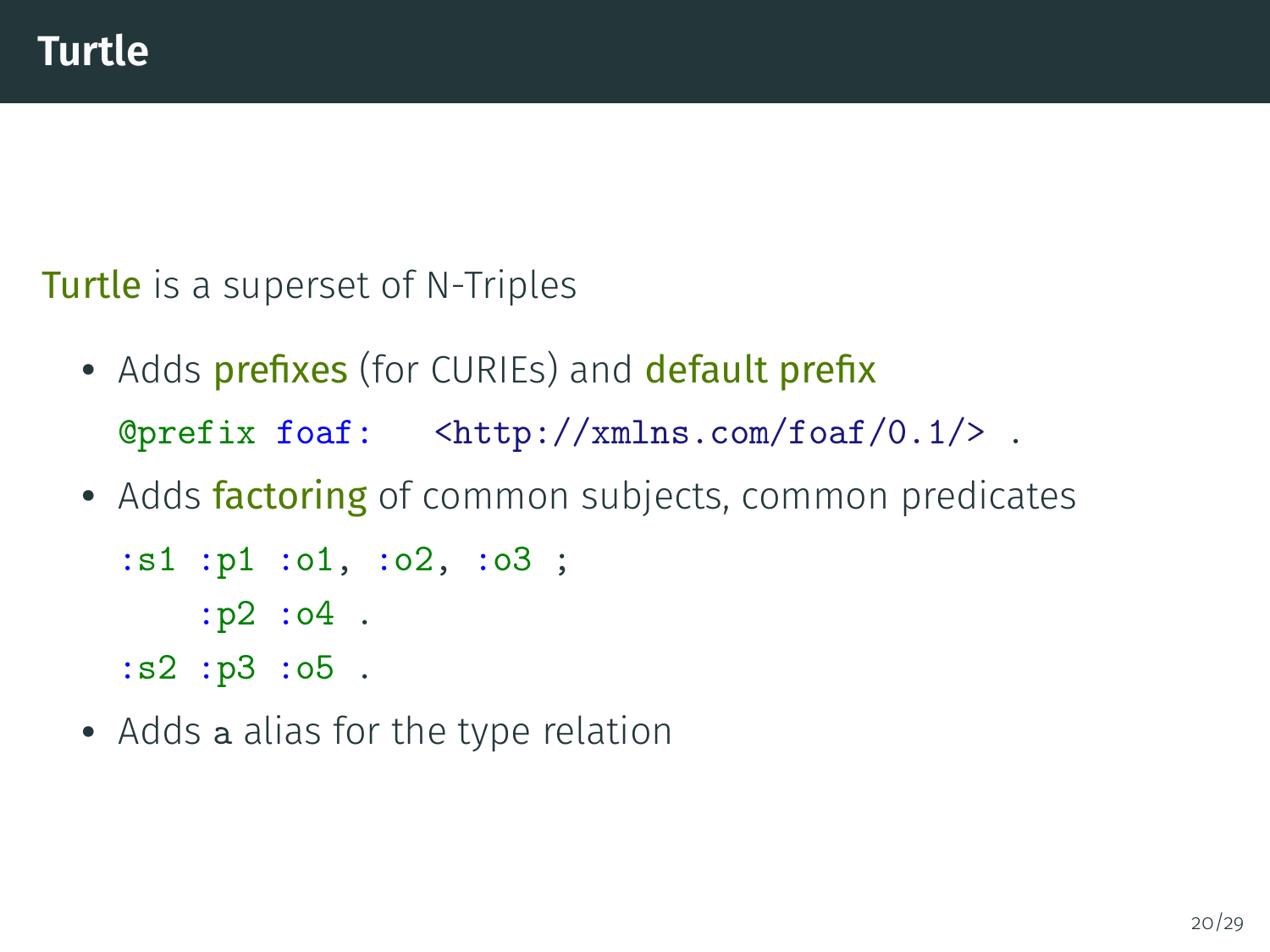## **Turtle (cont'd) and N3**

• Adds square brackets for blank nodes (see later)

```
ex:coursenotes ex:author [
  foaf:name "Amarilli" ; foaf:givenname "Antoine"
] .
# stands for
ex: coursenotes ex: author \Box: b1.
_:b1 foaf:name "Amarilli" ;
     foaf:givenname "Antoine" .
```
• Adds brackets for linked lists

Notation3 (N3) is a superset of Turtle with additional features for semantic assertions (not just RDF data).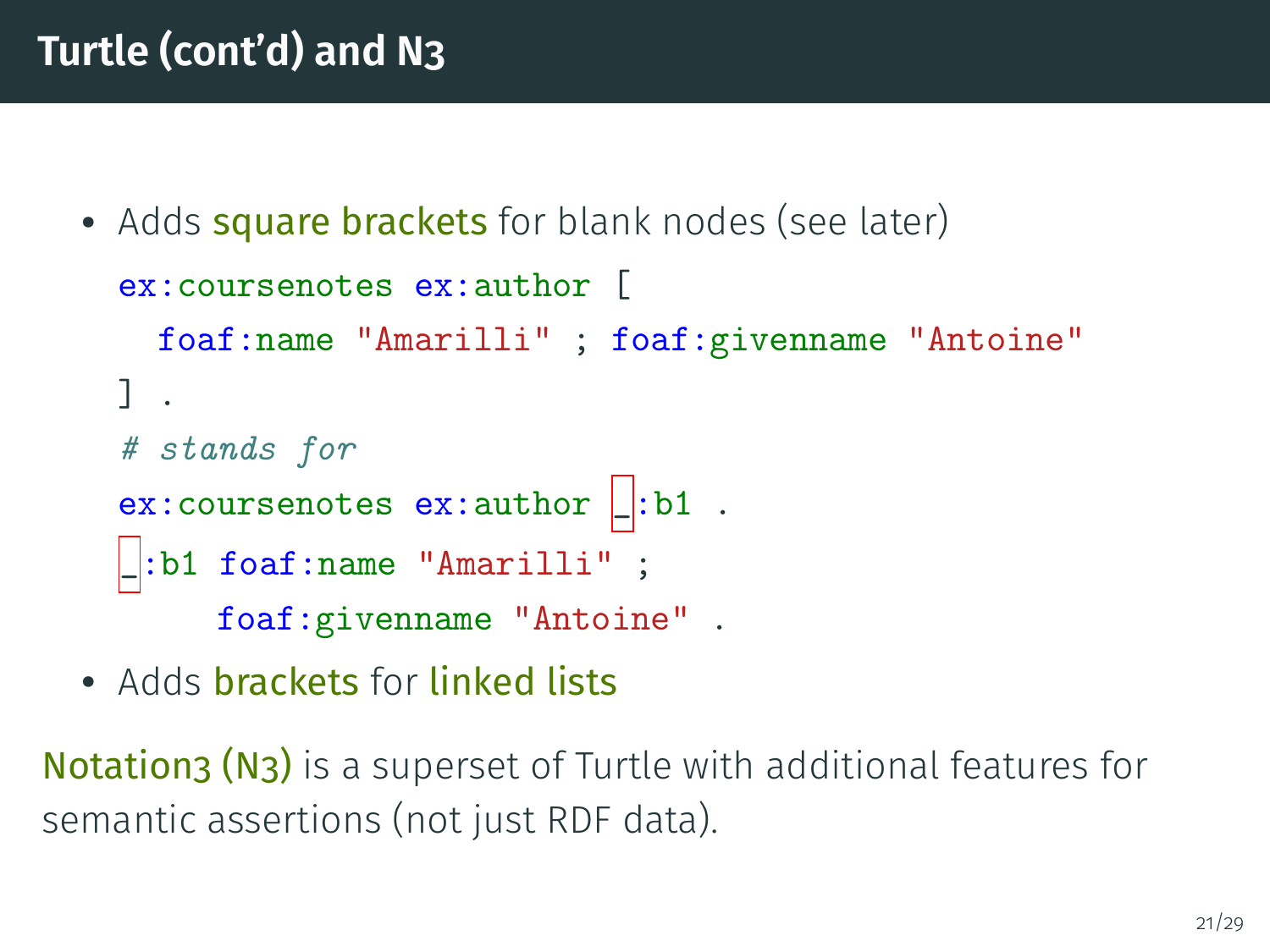- Some entities may be blank nodes, i.e., nodes with no URI.
- They are written \_:xyz with xyz being a local identifier
- Common usage: *n*-ary relations ex: speaker ex: gaveSeminar  $\Box$ : seminar . : seminar ex:date  $"2019-01-11"$ ^^*xsd:date* . \_:seminar ex:room ex:Room101 .

```
_:seminar ex:title "Example seminar title"@en .
```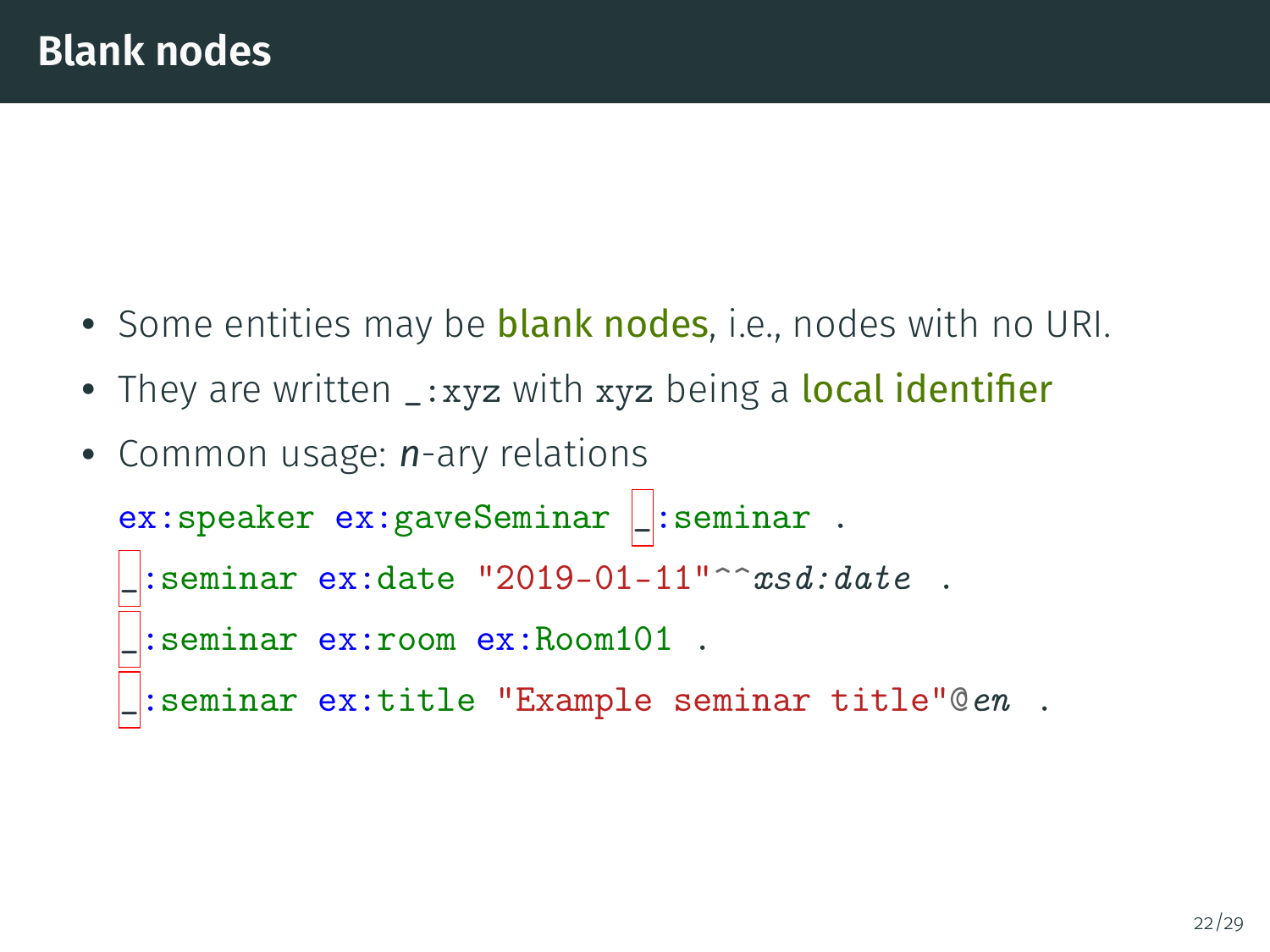Another common usage of blank nodes is reification:

```
dbp:Earth dbprop:creationDate "-4003-10-23"^^xsd:date.
# can be written as
_:stmt rdf:type rdf:Statement ;
       rdf:subject dbp:Earth ;
       rdf:predicate dbprop:creationDate ;
       rdf:object "-4003-10-23"^^xsd:date .
# allowing us to say, e.g.,
  stmt dbp:author dbp:James_Ussher .
```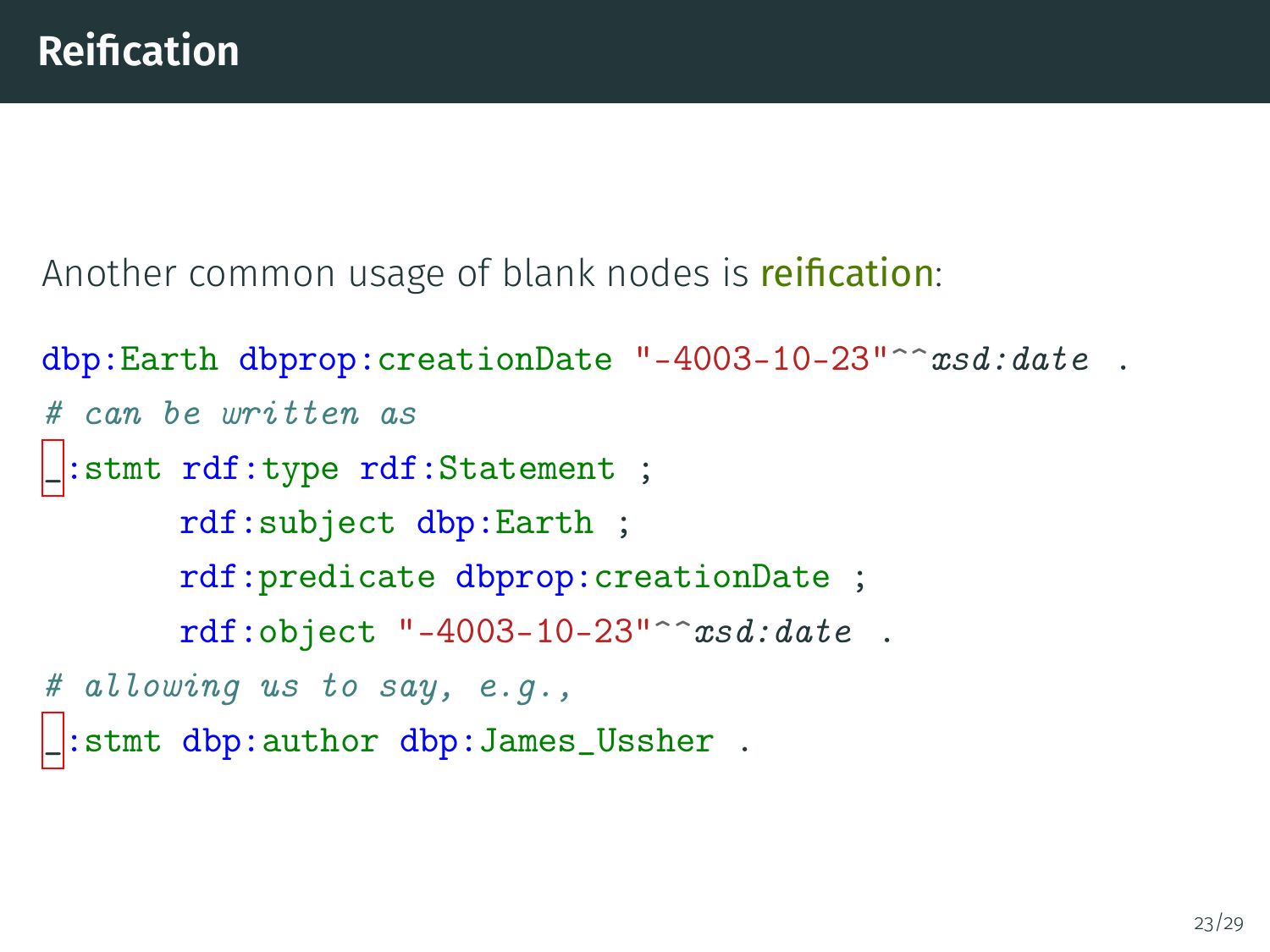- Some classes, i.e., literals, properties, statements, etc.
- Some datatypes, i.e., unordered lists, ordered lists, bags,
- rdf:type to say that something is an instance of a class
- $\rightarrow$  To say more about the **schema**, we need **RDF Schema**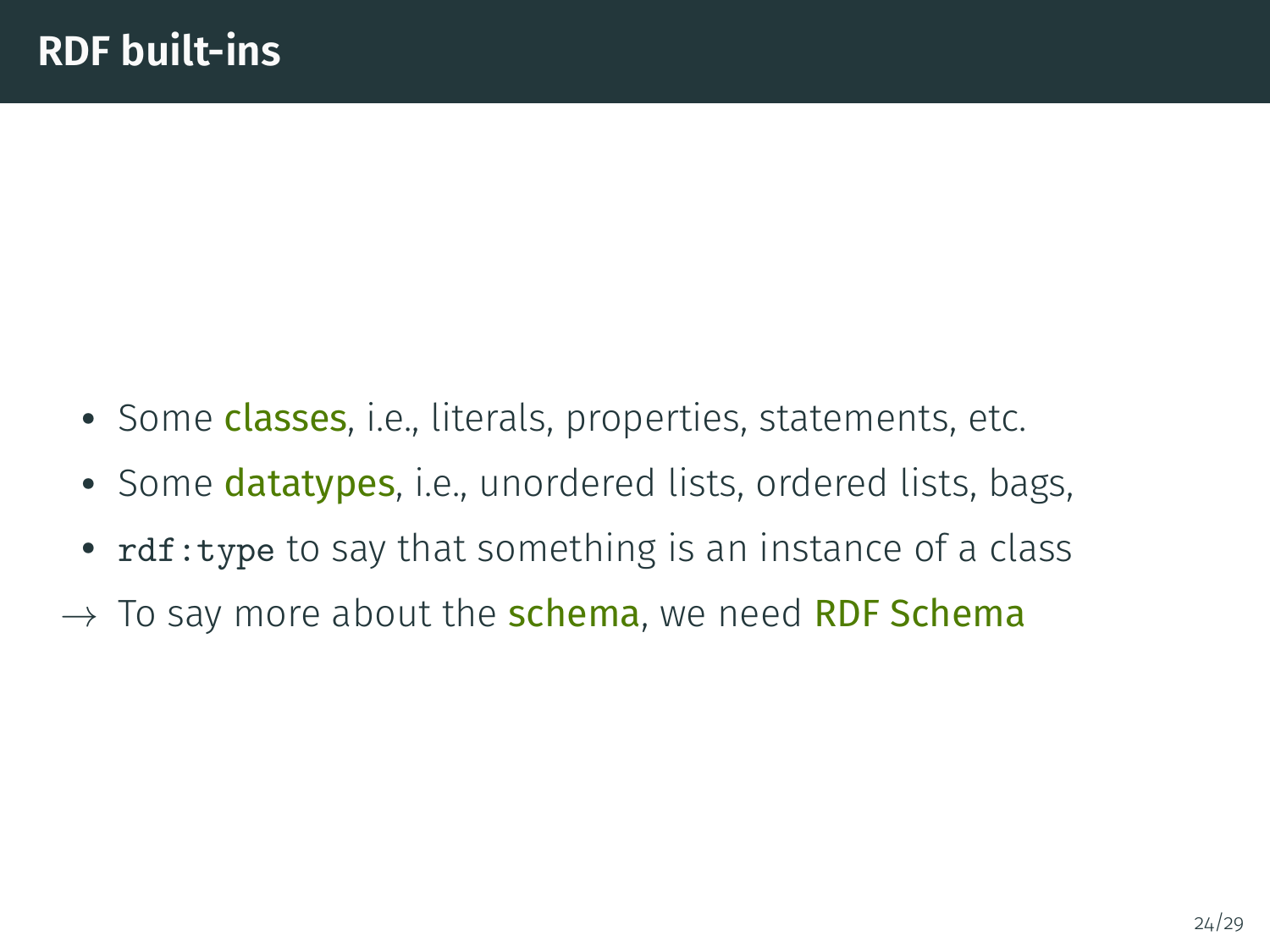- RDF Schema is a language to describe the schema of RDF documents
- Do net get confused: RDFS can use RDF as syntax, i.e., RDFS statements are be themselves expressed as RDF triplets with some specific **properties** and objects
- Declaration of classes and subclass relationships
	- $\cdot$   $\langle$  Staff rdf:type rdfs:Class  $\rangle$
	- $\cdot$   $\langle$  JavaCourse rdfs:subClassOf CSCourse  $\rangle$
- Declaration of instances
	- $\cdot$   $\langle$  Dupond rdf:type AcademicStaff  $\rangle$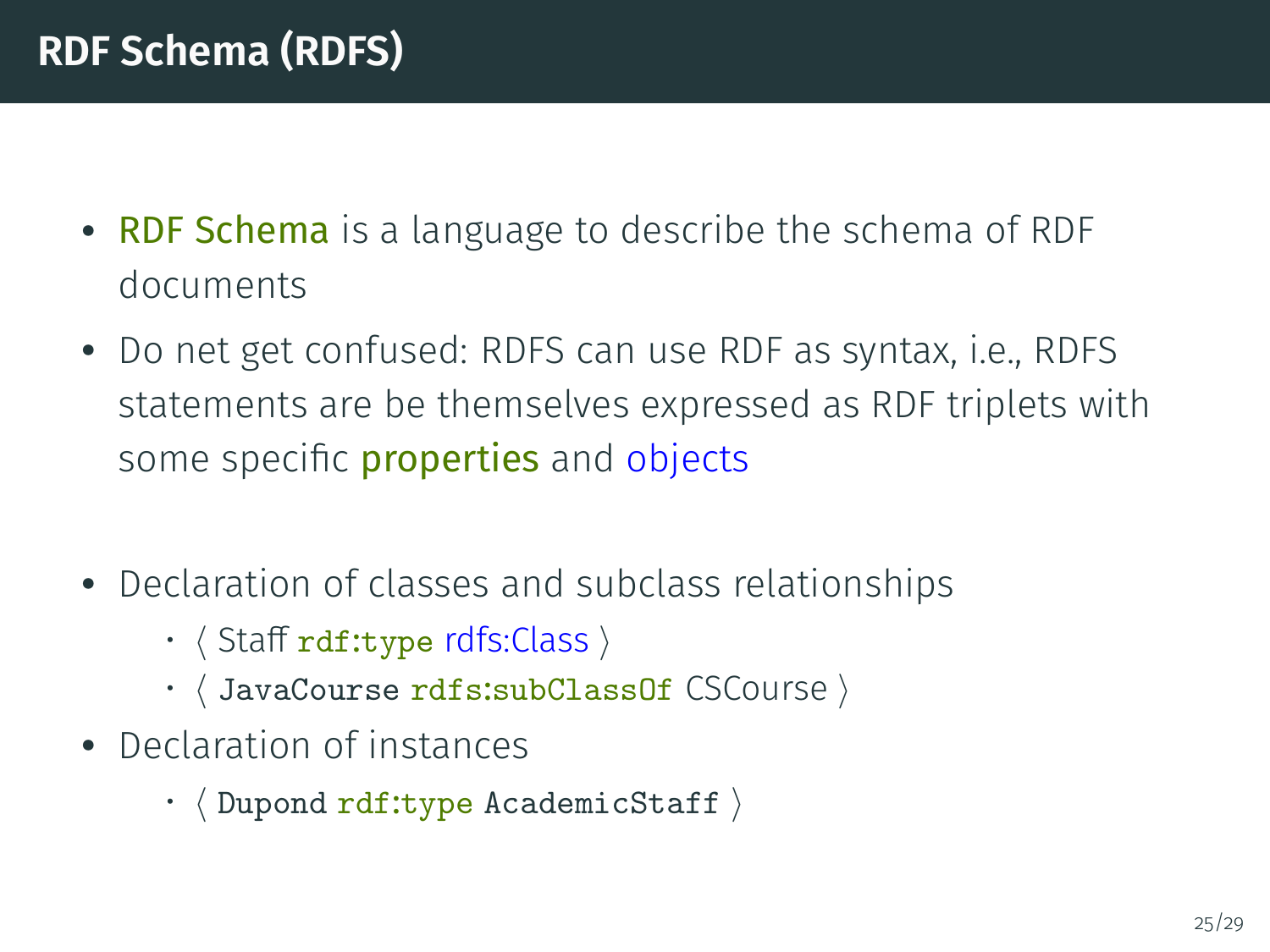- Declaration of relations (properties in RDFS terminology)
	- $\cdot$   $\langle$  RegisteredTo rdf:type rdfs:Property  $\rangle$
- Declaration of subproperty relationships
	- $\cdot$  (LateRegisteredTo rdfs:subPropertyOf RegisteredTo )
- Declaration of domain and range for predicates (used for inference)
	- TeachesIn rdfs:domain AcademicStaff)
	- $\cdot$   $\langle$  TeachesIn rdfs:range Course  $\rangle$
	- TeachesIn(AcademicStaff, Course)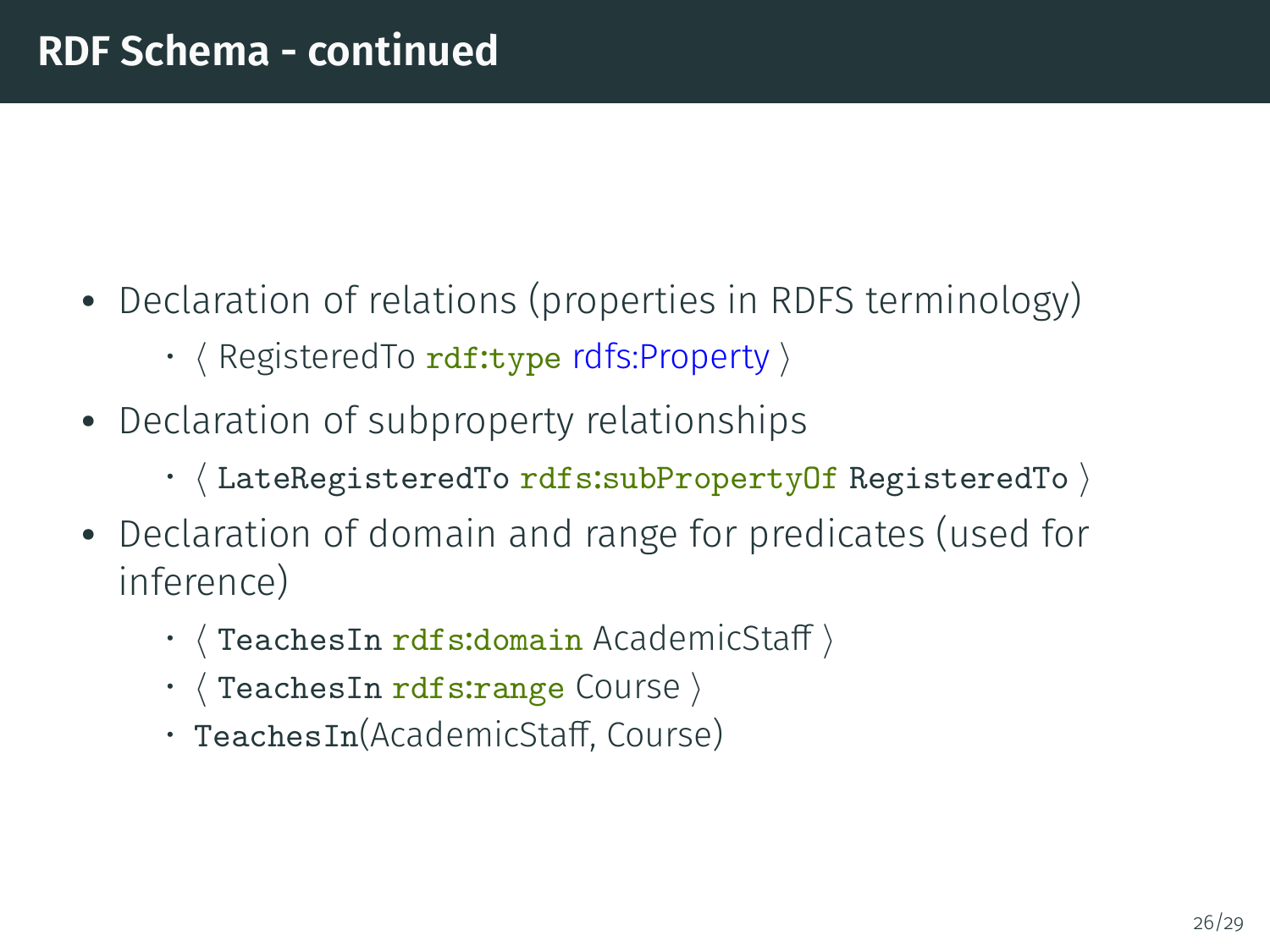| <b>RDF and RDFS statements</b>             | <b>FOL translation</b>                              | <b>DL</b> notation          |
|--------------------------------------------|-----------------------------------------------------|-----------------------------|
| $\langle$ i rdf:type $C \rangle$           | C(i)                                                | $i: C$ or $C(i)$            |
| $\langle i P j \rangle$                    | P(i, j)                                             | $i P j$ or $P(i, j)$        |
| $\langle$ C rdfs:subClassOf D $\rangle$    | $\forall X (C(X) \Rightarrow D(X))$                 | $C \sqsubset D$             |
| $\langle$ P rdfs:subPropertyOf R $\rangle$ | $\forall X \forall Y (P(X, Y) \Rightarrow R(X, Y))$ | $P \sqsubset R$             |
| $\langle$ P rdfs: domain C $\rangle$       | $\forall X \forall Y (P(X, Y) \Rightarrow C(X))$    | $\exists P \sqsubset C$     |
| $\langle$ P rdfs:range D $\rangle$         | $\forall X \forall Y (P(X, Y) \Rightarrow D(Y))$    | $\exists P^{-} \sqsubset D$ |

DL: Description logics, a specialized logical formalism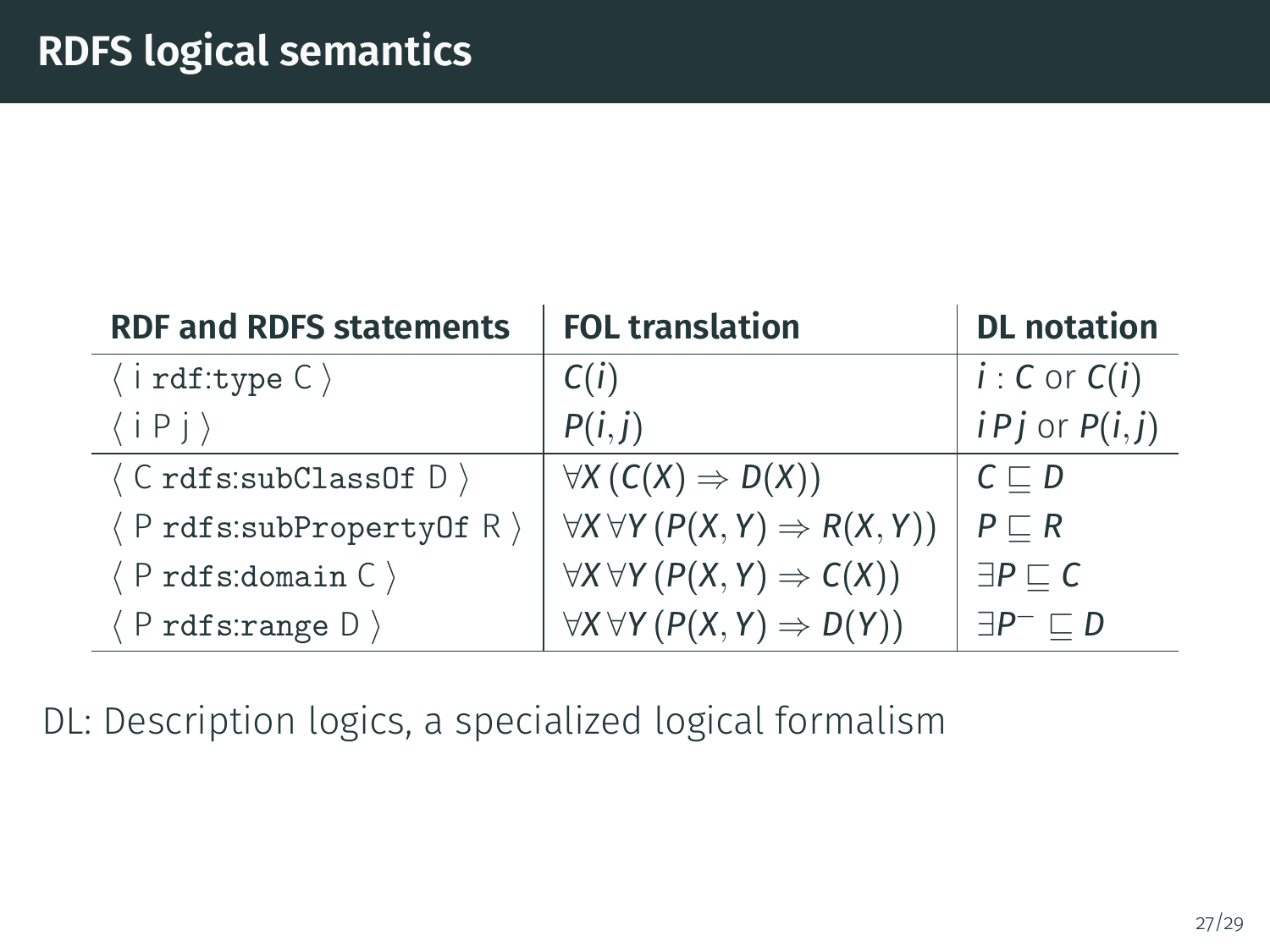### **OWL: Web Ontology Language**

- OWL extends RDFS to express richer constraints
- Main OWL constructs
	- Disjointness between classes
	- Constraints of **functionality** and **symmetry** on predicates
	- Class union and intersection
- Inspired by description logics
- Several profiles: OWL Full, OWL DL, OWL Lite, OWL 2 EL, OWL 2 QL,  $OWI \supset RI$ .
- Different profiles include different features, and have different (in)tractability